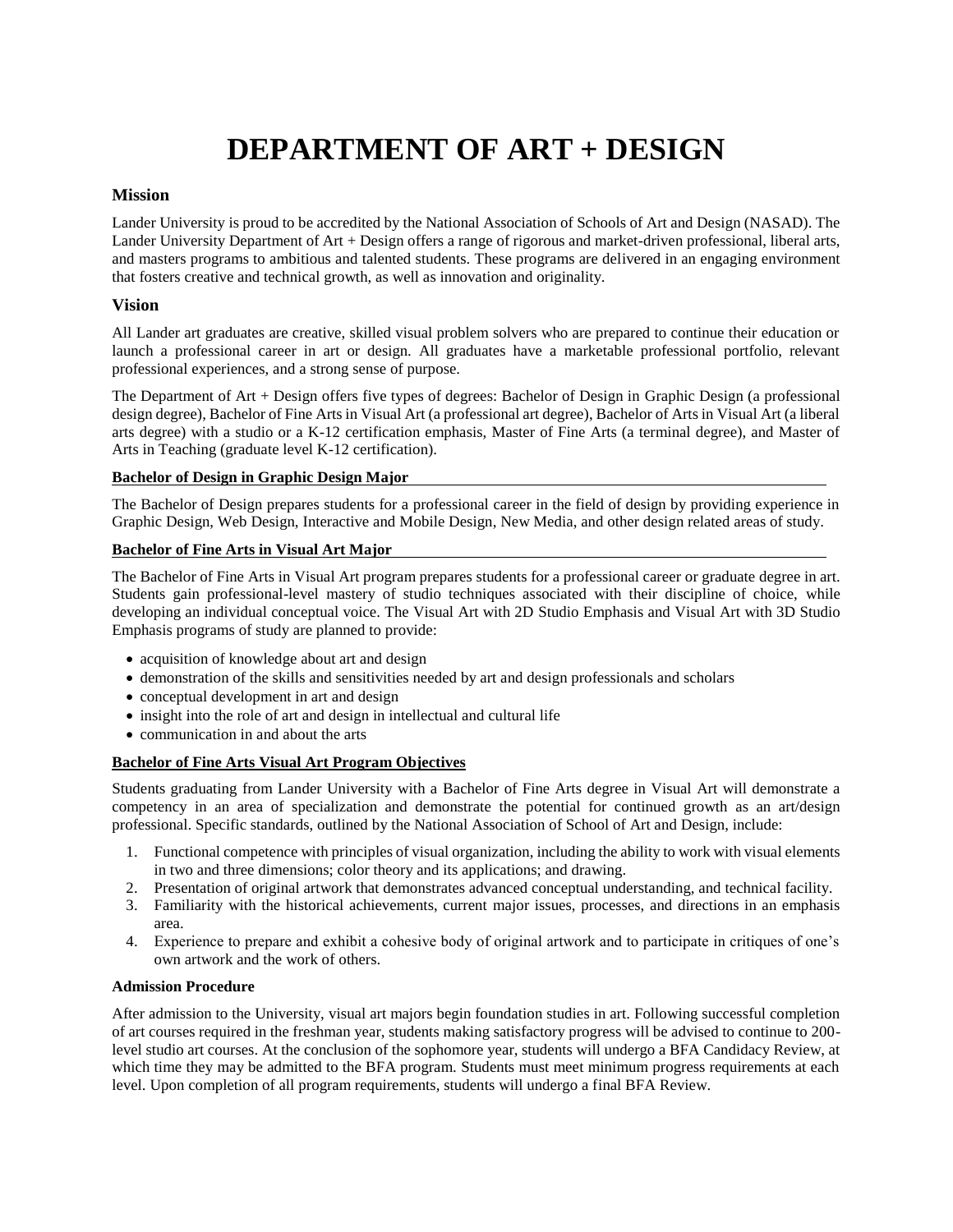#### **Program Specialization**

At the beginning of the junior year, students following their prescribed program of studies concentrate on 2D Studio or 3D Studio. Students are also expected to participate in arts activities, internships or community activities, which enhance the ability to meet their professional goals. The BFA visual art program is designed to allow students to specialize in an emphasis area to prepare them for a professional career or advanced degree program in art and design.

#### **Bachelor of Fine Arts in Visual Art Major with 2D Studio Emphasis**

BFA Visual art majors may pursue an emphasis in 2D Studio. This emphasis is designed to meet the needs of students who are interested in pursuing an advanced degree or professional studio practice in 2-dimensional media such as Drawing, Painting, Photography, Printmaking, and/or Mixed Media. In their upper-level courses, students will focus on gaining experience in a variety of 2-dimensional media. This will prepare them to develop a cohesive body of advanced-level artwork during the senior year, which will be exhibited in a Senior Show.

### **Bachelor of Fine Arts in Visual Art Major with a 3D Studio Emphasis**

BFA Visual art majors may pursue an emphasis in 3D studio. This emphasis is designed to meet the needs of students who are interested in pursuing an advanced degree or professional studio practice in 3-dimensional media such as Ceramics, Sculpture, and/or Mixed Media. In their upper-level courses, students will focus on gaining experience in a variety of 3-dimensional media. This will prepare them to develop a cohesive body of advanced-level artwork during the senior year, which will be exhibited in a Senior Show.

### **Bachelor of Arts in Visual Art Major**

The BA in Visual Art program is a versatile liberal arts degree with maximum flexibility and elective opportunity. This degree is designed for students who wish to add a minor, a second major, or K-12 certification at the undergraduate level. This program provides students with a broad range of experience and understanding in art and design. Students pursuing a BA in Visual Art are strongly encouraged to also choose a minor. The Visual Art and Visual Art with K-12 Teacher Certification programs of study are planned to provide:

- acquisition of knowledge about art and design
- development of thinking in and through the arts
- demonstration of skill in art and design
- communication in and about the arts

### **Program Objectives**

Students graduating from Lander University with a degree in visual art demonstrate a general knowledge of art concepts and the ability to apply art techniques in a range of media as outlined by the National Association of Schools of Art and Design standards, including:

- 1. Familiarity with the works and intentions of major artists, designers, and movements of the past and the present, both in the Western and non-Western worlds.
- 2. Knowledge about the nature of contemporary thinking on art and design and the nature of quality in design projects and works of art;
- 3. Ability to make workable connections between concept and media through a variety of art-making methods;
- 4. Technical skills, perceptual development, and understanding of principles of visual organization sufficient to achieve basic visual communication and expression in an art medium; and
- 5. Experience to compile a portfolio showing the development of visual sensitivity.

#### **Admission Procedure**

After admission to the University, BA visual art majors begin foundation studies in art. Following successful completion of art courses required in the freshman year, students will be advised to continue to 200-level studio art courses. Students must meet minimum progress requirements at each level.

#### **Program Specialization**

At the beginning of the junior year, students following their prescribed program of studies concentrate in arts activities, courses, internships, or community activities that enhance their career goals. The BA Visual Art program is designed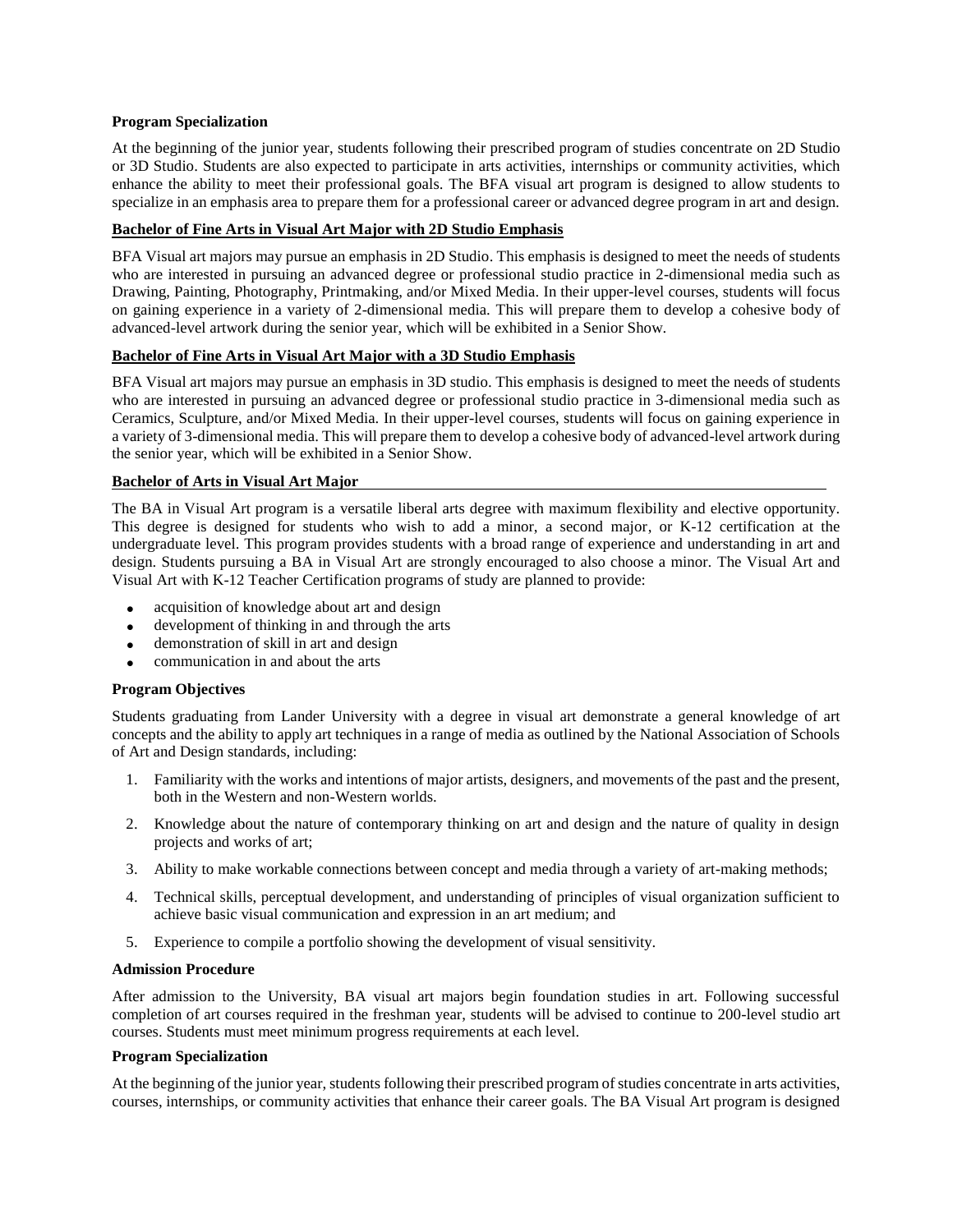to meet the needs of a variety of interests with advanced course opportunities in ceramics, graphic design, painting, photography, sculpture, and art education. BA in Visual Art majors interested in K-12 teacher certification should choose the K-12 teacher certification emphasis.

### **Bachelor of Arts in Visual Art Major with K-12 Teacher Certification**

### **Teacher Certification Program Goals**:

The program of studies in visual art with teacher certification is accredited by both the National Association of Schools of Art and Design (NASAD) and the National Council for Accreditation of Teacher Education (NCATE). Students graduating from Lander University with recommendation for teacher certification complete student teaching, coursework and testing requirements recommended for certification in South Carolina consistent with the College of Education's conceptual framework. This framework provides direction for programs, courses, teaching and teacher candidate assessment. The framework is built on the conceptual model of the "Professional Educator" as one who demonstrates these Learner Outcomes:

The Professional Educator:

- 1. integrates content knowledge and skills of scholarly inquiry to teach all students;
- 2. plans, provides and assesses learning experiences that are supported by research, knowledge of best practice and professional standards;
- 3. communicates and collaborates with diverse populations (students, educators, families and community members) exhibiting professional behaviors and dispositions; and
- 4. engages in reflection and professional development to foster student learning and inform instructional decisions.

#### **Student Eligibility**

The Lander art program is one that emphasizes the philosophy that "those who teach must also do." Therefore, the teacher-training program provides the student with a solid background in the fine arts, with a variety of experiences from which to draw upon in the classroom, as well as being a source for developing personal interests.

### **Students enrolled in Secondary (History, English, Chemistry, Mathematics) or PK-12 (PE, Art, Music):**

#### **Initial Level (First Year)**

- 1. Participate in initial Advising and Induction.
- 2. Take PRAXIS Core or exempt with 22 ACT or 1100 SAT score.
- 3. Demonstrate professional behaviors and dispositions\* at all times.
- 4. Maintain a 3.0 GPA in all professional courses; achieve a grade of "B" or higher in each field experience; achieve a grade of "C" or higher in all EDUC, ECED, and SPED courses (see catalog for further details, including each department's GPA requirements within the specific content area).

#### **Provisional Level (Second Year)**

- 1. Complete Initial Level requirements.
- 2. Complete a SLED check.
- 3. Demonstrate professional behaviors and dispositions\* at all times.
- 4. Obtain a minimum 2.75 GPA on Lander coursework; maintain a 3.0 GPA in all professional courses; achieve a grade of "B" or higher in each field experience; achieve a grade of "C" or higher in all EDUC, and SPED courses (see catalog for further details, including each department's GPA requirements within the specific content area).
- 5. Pass PRAXIS Core or exempt with 22 ACT or 1100 SAT score.
- 6. Successfully complete an (April) oral interview with Teacher Education faculty.
- 7. Successfully complete other reviews as required by departments in specific content areas.

### **Formal Level (Third Year)**

- 1. Complete Provisional Level requirements.
- 2. Demonstrate professional behaviors and dispositions\* at all times.
- 3. Obtain a minimum 2.75 GPA on Lander coursework; maintain a 3.0 GPA in all professional courses; achieve a grade of "B" or higher in each field experience; achieve a grade of "C" or higher in all EDUC, and SPED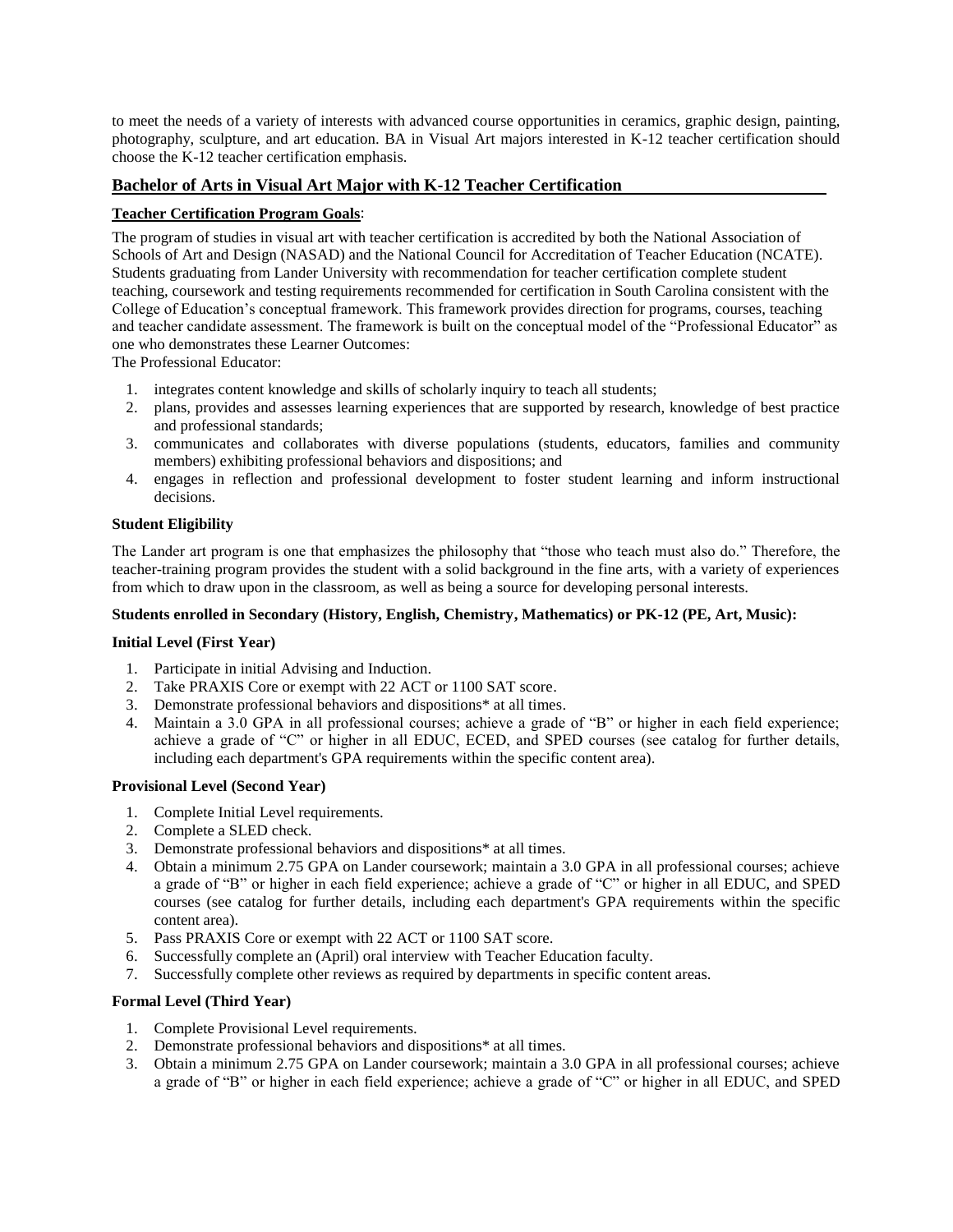courses (see catalog for further details, including each department's GPA requirements within the specific content area).

- 4. Successfully complete departmental requirements for PRAXIS II.
- 5. Successfully complete other departmental requirements, reviews, projects, or milestones.

#### **Candidate Level (Fourth Year)**

- 1. Complete Formal Level requirements.
- 2. Complete FALS requirements before student teaching semester.
- 3. Enter candidacy with formal admission to the teacher education program.
- 4. Demonstrate professional behaviors and dispositions\* at all times.
- 5. Obtain a minimum 2.75 GPA on Lander coursework; maintain a 3.0 GPA in all professional courses; achieve a grade of "B" or higher in each field experience; achieve a grade of "C" or higher in all EDUC, and SPED courses (see catalog for further details, including each department's GPA requirements within the specific content area).
- 6. Successfully complete departmental requirements for PRAXIS II.
- 7. Successfully complete other departmental requirements, reviews, projects, or milestones.

Students not meeting one or more of the requirements will not progress to Candidate Status.

\*In order to ensure the quality of the Teacher Education program, Teacher Candidates who exhibit unacceptable dispositions may be removed from the program. Procedures for candidate removal are outlined within the Department of Teacher Education handbook.

#### **Art History Minor**

| Students who are pursuing any major may pursue a minor in art history. |  |  |  |
|------------------------------------------------------------------------|--|--|--|
| Requirements for the minor in art history are:                         |  |  |  |
|                                                                        |  |  |  |
|                                                                        |  |  |  |
| 12                                                                     |  |  |  |
| 18                                                                     |  |  |  |
|                                                                        |  |  |  |

### **Ceramics Minor**

Students who are pursuing a major in an area other than art may pursue a studio-based minor in Ceramics. Requirements for the minor in Ceramics are:

| ART 103: Drawing I                                             |   |
|----------------------------------------------------------------|---|
| ART 105: Two-Dimensional Composition                           | 3 |
| ART 106: Three-Dimensional Composition                         | 3 |
| ART 207: Ceramics I                                            | 3 |
| ART 307: Ceramics II                                           | 3 |
| <b>ART 407: Ceramics III</b>                                   | 3 |
| Art Studio Elective (choose 3 credit hours from the following) | 3 |
| ART 202: Sculpture I                                           |   |
| ART 306: Printmaking I                                         |   |
| ART 320: Investigation of Line                                 |   |
| ART 350: Special Topics in Art                                 |   |
| ART 427: Advanced Ceramics Studio I                            |   |
| TOTAL.                                                         |   |
|                                                                |   |

#### **Design Minor**

Students who are pursuing a major in an area other than art may pursue a minor in Design. Requirements for the minor in Design are: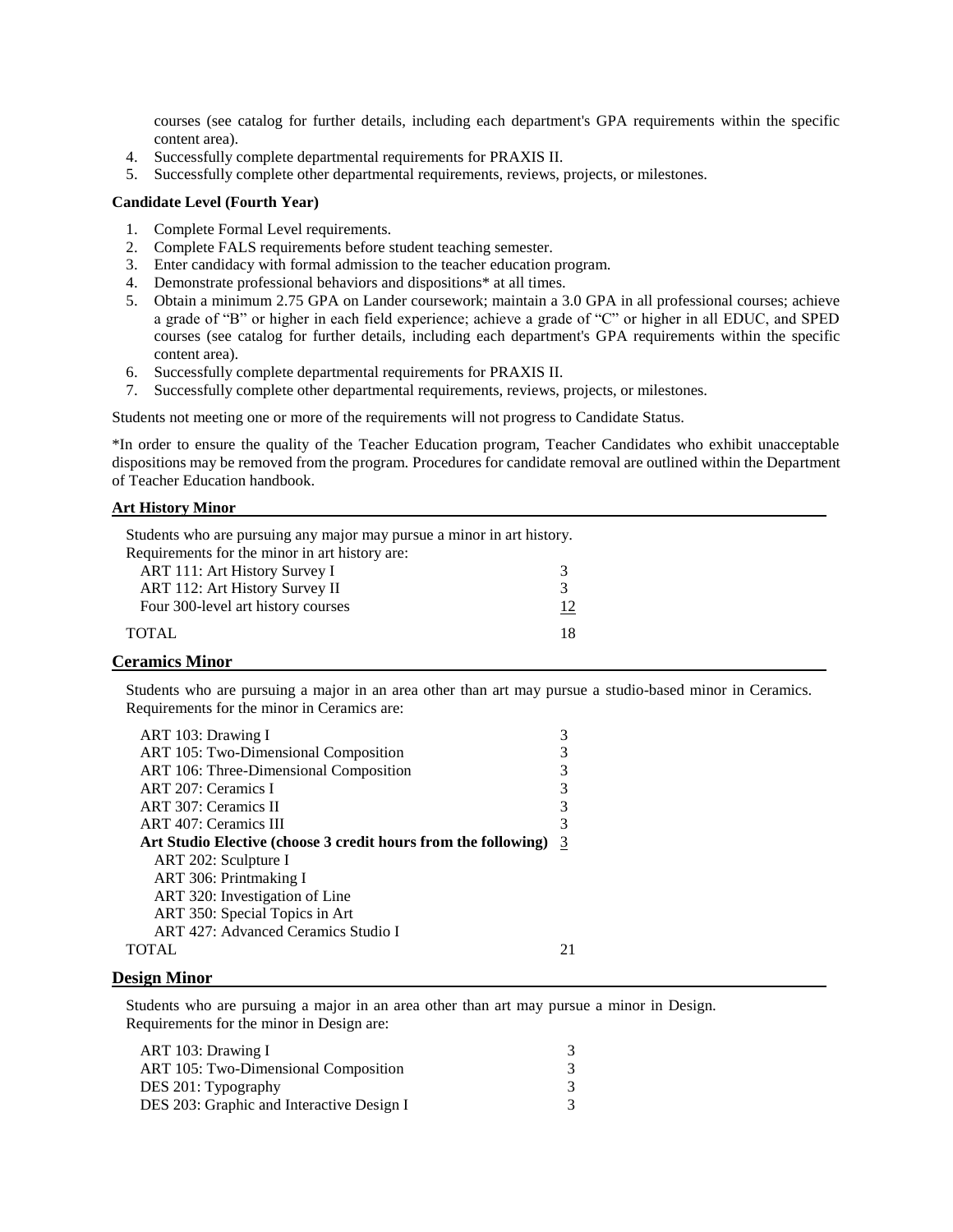| Choose 3 credit hours from the following:                  |  |
|------------------------------------------------------------|--|
| DES 101: Introduction to Design                            |  |
| DES 330: History of Graphic Design                         |  |
| Design Elective (Choose 6 credit hours from the following: |  |
| DES 2xx, DES 3xx, DES 4xx                                  |  |
| TOTAL                                                      |  |

### **General Studio Art Minor**

Students who are pursuing a major in an area other than art may pursue a minor in General Studio Art minor. Requirements for the General Studio Art minor are:

| ART 103: Drawing I                                         |   |
|------------------------------------------------------------|---|
| ART 105: Two-Dimensional Composition                       | 3 |
| ART 106: Three-Dimensional Composition                     | 3 |
| Studio Courses (Choose 12 credit hours from the following) |   |
| ART 2xx, ART 3xx, or 4xx art studio courses                |   |
| TOTAL.                                                     |   |

#### **Painting and Drawing Minor**

Students who are pursuing a major in an area other than art may pursue a studio-based minor in Painting and Drawing. Requirements for the minor in Painting and Drawing are:

| ART 103: Drawing I                                             |   |
|----------------------------------------------------------------|---|
| ART 104: Drawing II                                            | 3 |
| ART 105: Two-Dimensional Composition                           | 3 |
| ART 106: Three-Dimensional Composition                         | 3 |
| ART 205: Painting I                                            | 3 |
| ART 305: Painting II                                           | 3 |
| Art Studio Elective (choose 3 credit hours from the following) | 3 |
| ART 320: Investigation of Line                                 |   |
| ART 405: Painting III                                          |   |
| TOTAL                                                          |   |

### **Photography Minor**

Students who are pursuing a major in an area other than art may pursue a studio-based minor in Photography. Requirements for the minor in Photography are:

| ART 105: Two-Dimensional Composition                           | 3 |
|----------------------------------------------------------------|---|
| ART 203: Photography I                                         | 3 |
| ART 303: Photography II                                        | 3 |
| ART 403: Photography III                                       | 3 |
| Art Studio Elective (choose 6 credit hours from the following) | 6 |
| ART 315: History of Photography                                |   |
| ART 321: Landscape Photography                                 |   |
| ART 322: Portrait Photography                                  |   |
| <b>ART 323: Documentary Photography</b>                        |   |
| Media Elective (choose 3 credit hours from the following)      | 3 |
| MEDA 310: Digital Video Production                             |   |
| MEDA 311: The Art of the Podcast                               |   |
| MEDA 351: Social Media                                         |   |
|                                                                |   |
|                                                                |   |

#### **Sculpture Minor**

Students who are pursuing a major in an area other than art may pursue a studio-based minor in Sculpture. Requirements for the minor in Sculpture are: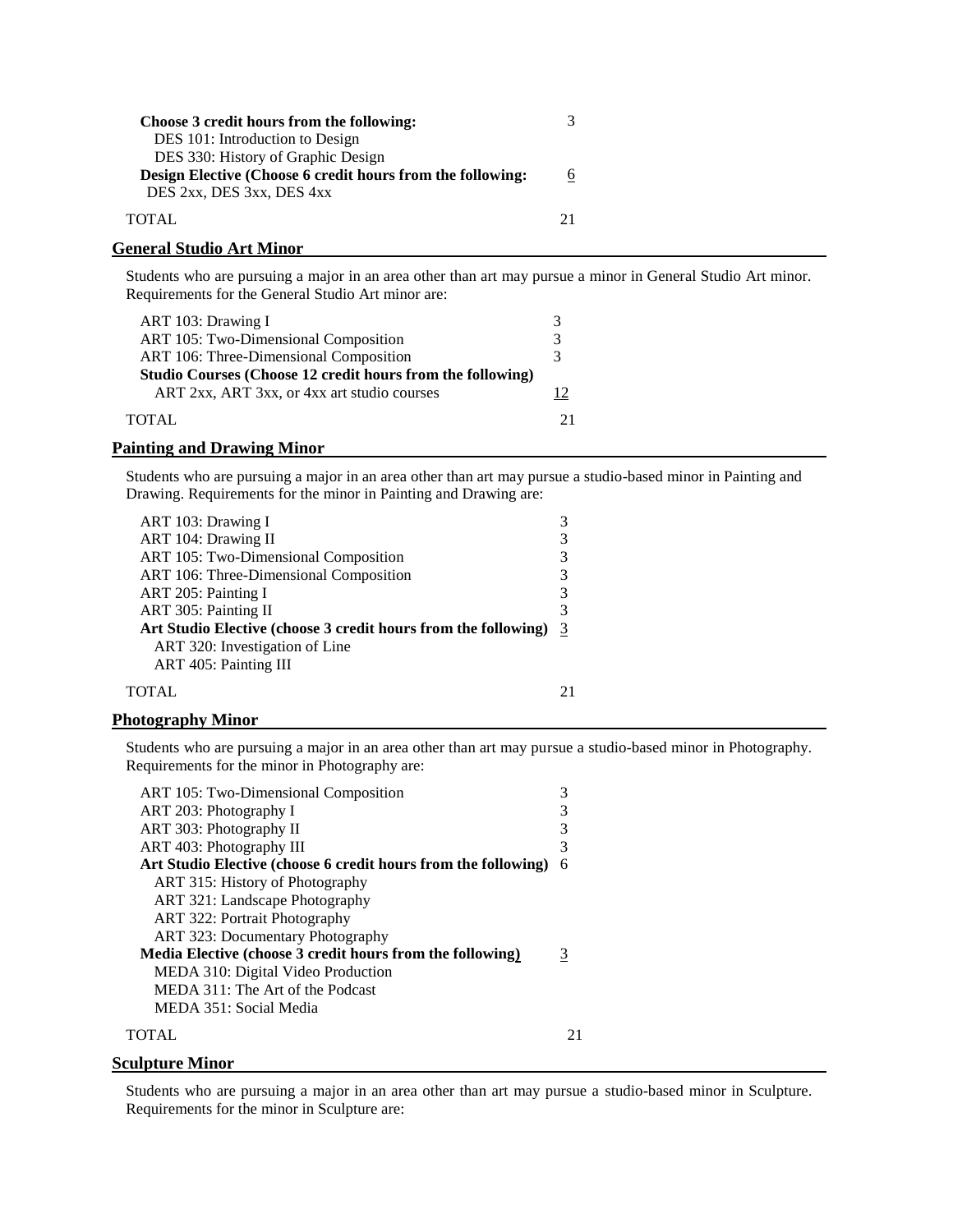| ART 103: Drawing I                                               |   |
|------------------------------------------------------------------|---|
| ART 105: Two-Dimensional Composition                             |   |
| ART 106: Three-Dimensional Composition                           |   |
| ART 202: Sculpture I                                             | 3 |
| ART 302: Sculpture II                                            | 3 |
| ART 402: Sculpture III                                           | 3 |
| Art Studio Elective (choose 3 credit hours from the following) 3 |   |
| ART 207: Ceramics 1                                              |   |
| ART 306: Printmaking I                                           |   |
| ART 320: Investigation of Line                                   |   |
| ART 350: Special Topics in Art                                   |   |
| ART 422: Advanced Sculpture Studio I                             |   |
|                                                                  |   |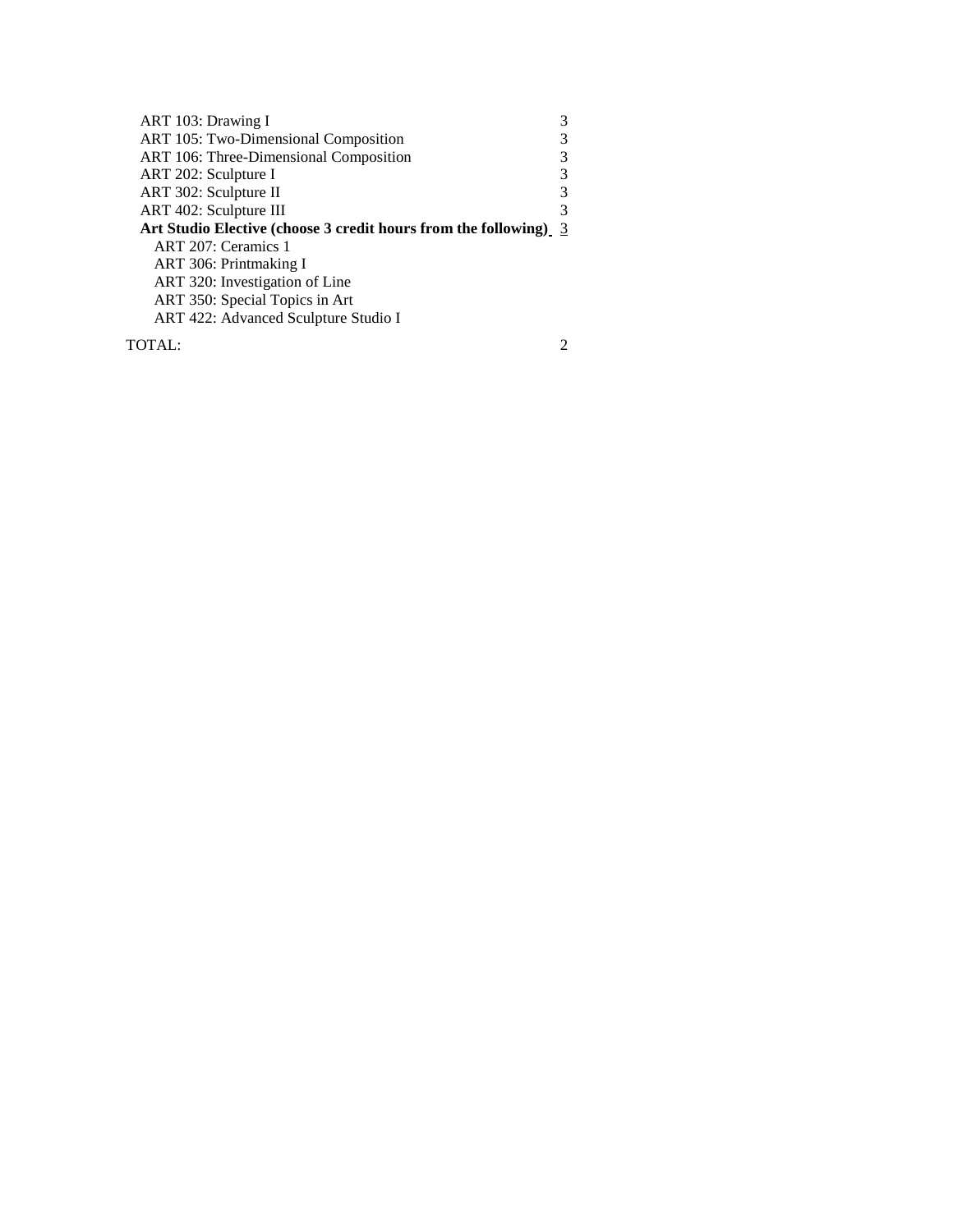| <b>DEGREE:</b><br><b>MAJOR:</b> | <b>BACHELOR OF DESIGN (BDes)</b><br><b>GRAPHIC DESIGN</b>                                                                                                                                                                                                                                                                                                                                                                                |                                                               |
|---------------------------------|------------------------------------------------------------------------------------------------------------------------------------------------------------------------------------------------------------------------------------------------------------------------------------------------------------------------------------------------------------------------------------------------------------------------------------------|---------------------------------------------------------------|
|                                 |                                                                                                                                                                                                                                                                                                                                                                                                                                          | <b>Credit Hours</b>                                           |
|                                 | UNIVERSITY REQUIREMENT<br>FALS 101: Fine Arts and Lecture Series                                                                                                                                                                                                                                                                                                                                                                         | $\overline{0}$                                                |
|                                 | <b>GENERAL EDUCATION REQUIREMENTS</b><br>(For approved courses, see the General Education: www.lander.edu/gen-ed.)                                                                                                                                                                                                                                                                                                                       |                                                               |
|                                 | A. Core Academic Skills (9 hours)<br>ENGL 101: Writing and Inquiry I<br>ENGL 102: Writing and Inquiry II<br>Mathematics                                                                                                                                                                                                                                                                                                                  | 3<br>3<br>3                                                   |
|                                 | <b>B.</b> Humanities and Fine Arts<br>(6 hours selected from 2 different disciplines)                                                                                                                                                                                                                                                                                                                                                    | 6                                                             |
|                                 | C. Behavioral and Social Perspectives<br>(6 hours selected from 2 different disciplines)                                                                                                                                                                                                                                                                                                                                                 | 6                                                             |
|                                 | D. Scientific and Mathematical Reasoning<br>(7 hours selected from 2 different disciplines, 1 lab science required)                                                                                                                                                                                                                                                                                                                      | 7                                                             |
| Е.                              | <b>Founding Documents of the United States</b><br>HIST 111: United States History to 1877 or<br>POLS 101: American National Government                                                                                                                                                                                                                                                                                                   | 3                                                             |
| F.                              | <b>World Cultures</b>                                                                                                                                                                                                                                                                                                                                                                                                                    | 3                                                             |
|                                 | G. LINK 101: Leadership, Involvement, Networking and Knowledge                                                                                                                                                                                                                                                                                                                                                                           | 1                                                             |
|                                 | LINK 101 is required of all new transfer students who have earned less than<br>24 credit hours of college-level work and all first-time freshmen.                                                                                                                                                                                                                                                                                        |                                                               |
|                                 | TOTAL GENERAL EDUCATION REQUIREMENTS                                                                                                                                                                                                                                                                                                                                                                                                     | 35                                                            |
|                                 | If all of the General Education requirements are met and/or waived, and the credit<br>hours do not add up to at least 30, the General Education requirements are not<br>complete. If below 30, additional General Education courses from any category<br>must be taken until the total hours add up to 30 hours.                                                                                                                         |                                                               |
|                                 | <b>MAJOR PROGRAM CORE REQUIREMENTS</b>                                                                                                                                                                                                                                                                                                                                                                                                   |                                                               |
|                                 | ART 103: Drawing I<br>ART 104: Drawing II<br>ART 105: Two-Dimensional Composition<br>ART 106: Three Dimensional Composition<br>ART 111: Art History Survey I<br>ART 112: Art History Survey II<br>ART 203: Photography I<br>DES 101: Introduction to Design<br>DES 201: Typography<br>DES 203: Graphic and Interactive Design I<br>DES 303: Graphic and Interactive Design II<br>DES 330: History of Graphic Design<br>DES 499: Capstone | 3<br>3<br>3<br>3<br>3<br>3<br>3<br>3<br>3<br>3<br>3<br>3<br>1 |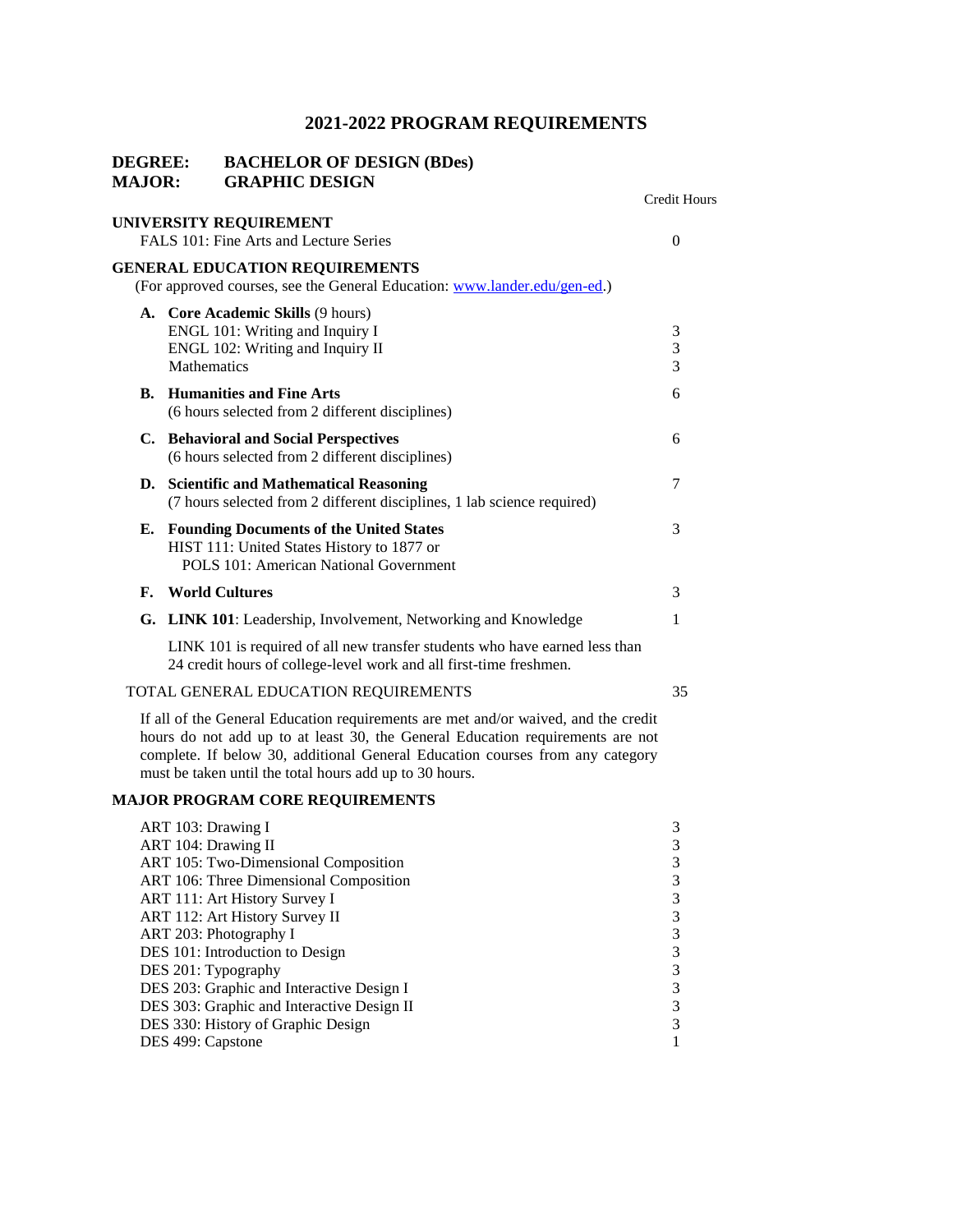### **MAJOR PROGRAM ADDITIONAL REQUIREMENTS**

| <b>ART 200 level studio</b> (choose 6 credit hours from the following)<br>ART 202: Sculpture I<br>ART 205: Painting I<br>ART 207: Ceramics I                                                                                                                                                                                                                                                                                                  | 6  |
|-----------------------------------------------------------------------------------------------------------------------------------------------------------------------------------------------------------------------------------------------------------------------------------------------------------------------------------------------------------------------------------------------------------------------------------------------|----|
| <b>ART History</b> (choose 3 credit hours from the following)<br>ART 312: Islamic Art and Culture<br>ART 314: Asian Art History<br>ART 315: History of Photography<br>ART 316: History of American Art<br>ART 317: Global Contemporary Art<br>ART 318: Origins of Modernism<br>ART 319: Modernism<br>ART 324: Postwar Art<br>ART 371: Special Topics in Art History<br>ART 372: Travel Related Art History                                    | 3  |
| MAJOR PROGRAM EMPHASIS REQUIREMENTS                                                                                                                                                                                                                                                                                                                                                                                                           |    |
| <b>Set I</b> (choose 9 credit hours from the following)<br>DES 301: Typography II<br>DES 302: Publication Design I<br>DES 304: Logo and Branding Design I<br>DES 308: Sustainable Design I<br>DES 309: Digital Illustration I<br>DES 311: Package Design I<br>DES 350: Special Topics<br>DES 401: Typography III<br>DES 402: Publication Design II<br>DES 411: Package Design II<br>DES 404: Logo & Branding Design II<br>DES 490: Internship | 9  |
|                                                                                                                                                                                                                                                                                                                                                                                                                                               | 9  |
| <b>Set II</b> (choose 9 credit hours from the following)<br>DES 305: Web Design I<br>DES 306: Motion Graphics I<br>DES 307: Experiential Design I<br>DES 310: Social Media & Networking I<br>DES 350: Special Topics<br>DES 405: Web Design II<br>DES 406: Motion Graphics II<br>DES 407: Experiential Design II<br>DES 408: Sustainable Design II<br>DES 410: Social Media & Networking II<br>DES 490: Internship                            |    |
| <b>Design Related Set:</b> (choose 12 credit hours from the following)<br>ART 202: Sculpture I<br>ART 205: Painting I<br>ART 207: Ceramics I<br>ART 302: Sculpture II<br>ART 303: Photography II<br>ART 305: Painting II<br>ART 306: Printmaking II<br>ART 307: Ceramics II<br>ART 320: Investigation of Line<br>ART 321: The Photographic Portrait                                                                                           | 12 |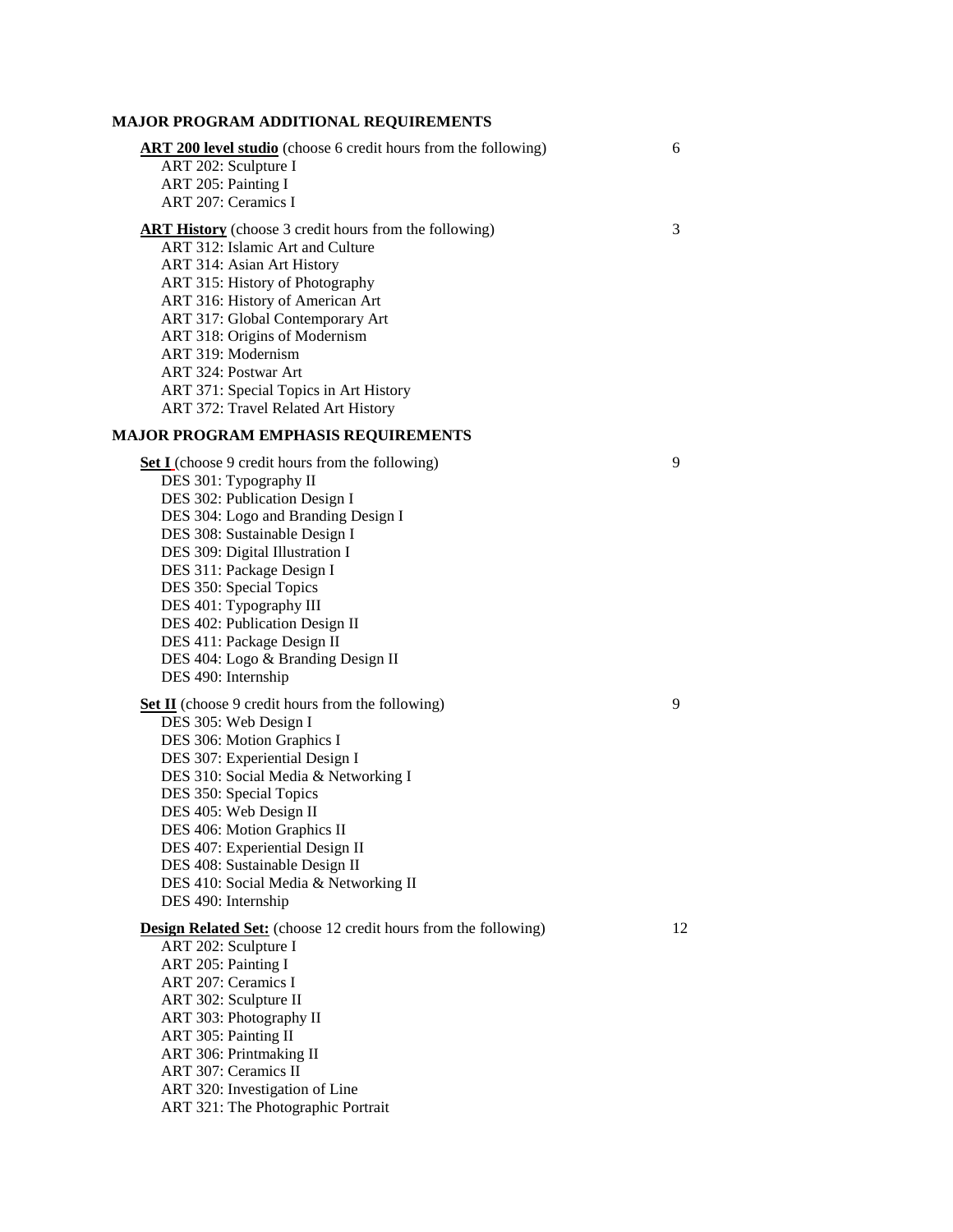ART 322: Landscape Photography ART 323: Documentary Photography ART 350: Special Topics in Art ART 402: Sculpture III ART 403: Photography III ART 405: Painting III ART 407: Ceramics III DES 301: Typography II DES 302: Publication Design I DES 304: Logo and Branding Design I DES 305: Web Design I DES 306: Motion Graphics I DES 307: Experiential Design I DES 308: Sustainable Design I DES 309: Digital Illustration I DES 310: Social Media & Networking I DES 311: Package Design I DES 350: Special Topics in Design DES 401: Typography III DES 402: Publication Design II DES 411: Package Design II DES 404: Logo & Branding Design II DES 405: Web Design II DES 406: Motion Graphics II DES 407: Experiential Design II DES 408: Sustainable Design II DES 409: Digital Illustration II DES 410: Social Media & Networking II DES 450: Design Den MEDA 301: Special Topics in Mass Communication MEDA 310: Digital Video Production MEDA 341: Introduction to Public Relations MEDA 360: Writing for Multiple Media MEDA 370: Documentary Films MEDA 410: Advanced Digital Video Production MEDA 450: Advanced Television Production MEDA 460: Emerging Media DES 420: Senior Portfolio 3 TOTAL MAJOR PROGRAM REQUIREMENTS 79 **ADDITIONAL ELECTIVES** 6

TOTAL FOR BDes DEGREE 120

Students must earn a "C" or better in 100-level art and design courses before proceeding to the sophomore studio courses.

Students will complete a BDes Candidacy Review at the end of the sophomore year and a BDes Review at the end of their final semester.

Students must earn a "C" or better in all program requirement courses.

Students may not take more than 3 studio courses per semester without permission from department chair.

Coursework must include at least 30 credit hours earned at 300-level or above, of which 12 credit hours must be in the major.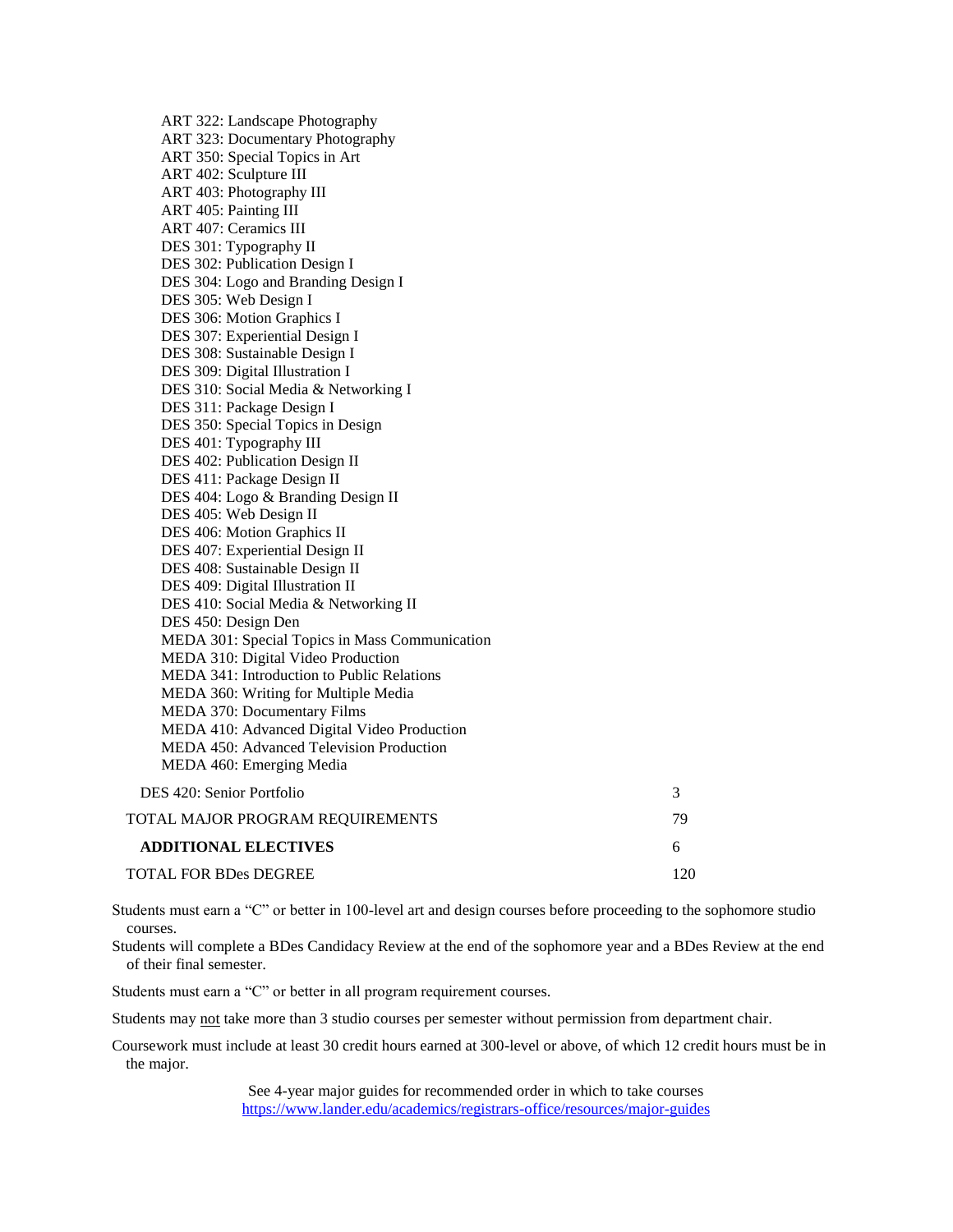### **DEGREE: BACHELOR OF FINE ARTS MAJOR: VISUAL ART EMPHASIS: 2D STUDIO**

|    |                                                                                                                                                                                                                                                      | <b>Credit Hours</b>      |
|----|------------------------------------------------------------------------------------------------------------------------------------------------------------------------------------------------------------------------------------------------------|--------------------------|
|    | UNIVERSITY REQUIREMENT                                                                                                                                                                                                                               |                          |
|    | FALS 101: Fine Arts and Lecture Series                                                                                                                                                                                                               | $\Omega$                 |
|    | <b>GENERAL EDUCATION REQUIREMENTS</b><br>(For approved courses, see the General Education: www.lander.edu/gen-ed.)                                                                                                                                   |                          |
|    | <b>A.</b> Core Academic Skills (9 hours)<br>ENGL 101: Writing and Inquiry I<br>ENGL 102: Writing and Inquiry II<br><b>Mathematics</b>                                                                                                                | $\mathfrak{Z}$<br>3<br>3 |
| В. | <b>Humanities and Fine Arts</b><br>(6 hours selected from 2 different disciplines)                                                                                                                                                                   | 6                        |
|    | C. Behavioral and Social Perspectives<br>(6 hours selected from 2 different disciplines)                                                                                                                                                             | 6                        |
| D. | <b>Scientific and Mathematical Reasoning</b><br>(7 hours selected from 2 different disciplines, 1 lab science required)                                                                                                                              | 7                        |
| Е. | <b>Founding Documents of the United States</b><br>HIST 111: United States History to 1877 or<br>POLS 101: American National Government                                                                                                               | 3                        |
| F. | <b>World Cultures</b>                                                                                                                                                                                                                                | 3                        |
|    | G. LINK 101: Leadership, Involvement, Networking and Knowledge                                                                                                                                                                                       | 1                        |
|    | LINK 101 is required of all new transfer students who have earned less than<br>24 credit hours of college-level work and all first-time freshmen.                                                                                                    |                          |
|    | TOTAL GENERAL EDUCATION REQUIREMENTS                                                                                                                                                                                                                 | 35                       |
|    | If all of the General Education requirements are met and/or waived, and the credit<br>hours do not add up to at least 30, the General Education requirements are not<br>complete If below 30, additional General Education courses from any category |                          |

complete. If below 30, additional General Education courses from any category must be taken until the total hours add up to 30 hours.

### **MAJOR PROGRAM CORE REQUIREMENTS**

| ART 103: Drawing I                     | 3        |
|----------------------------------------|----------|
| ART 104: Drawing II                    | 3        |
| ART 105: Two-Dimensional Composition   | 3        |
| ART 106: Three-Dimensional Composition | 3        |
| ART 111: Art History Survey I          | 3        |
| ART 112: Art History Survey II         | 3        |
| ART 202: Sculpture I                   | 3        |
| ART 203: Photography I                 | 3        |
| ART 204: Graphic Design I              | 3        |
| ART 205: Painting I                    | 3        |
| ART 207: Ceramics I                    | 3        |
| <b>ART 298: Professional Practices</b> | $\Omega$ |
| <b>ART</b> 299: Professional Practices | 0        |
| <b>ART</b> 398: Professional Practices | 0        |
| <b>ART</b> 399: Professional Practices | 0        |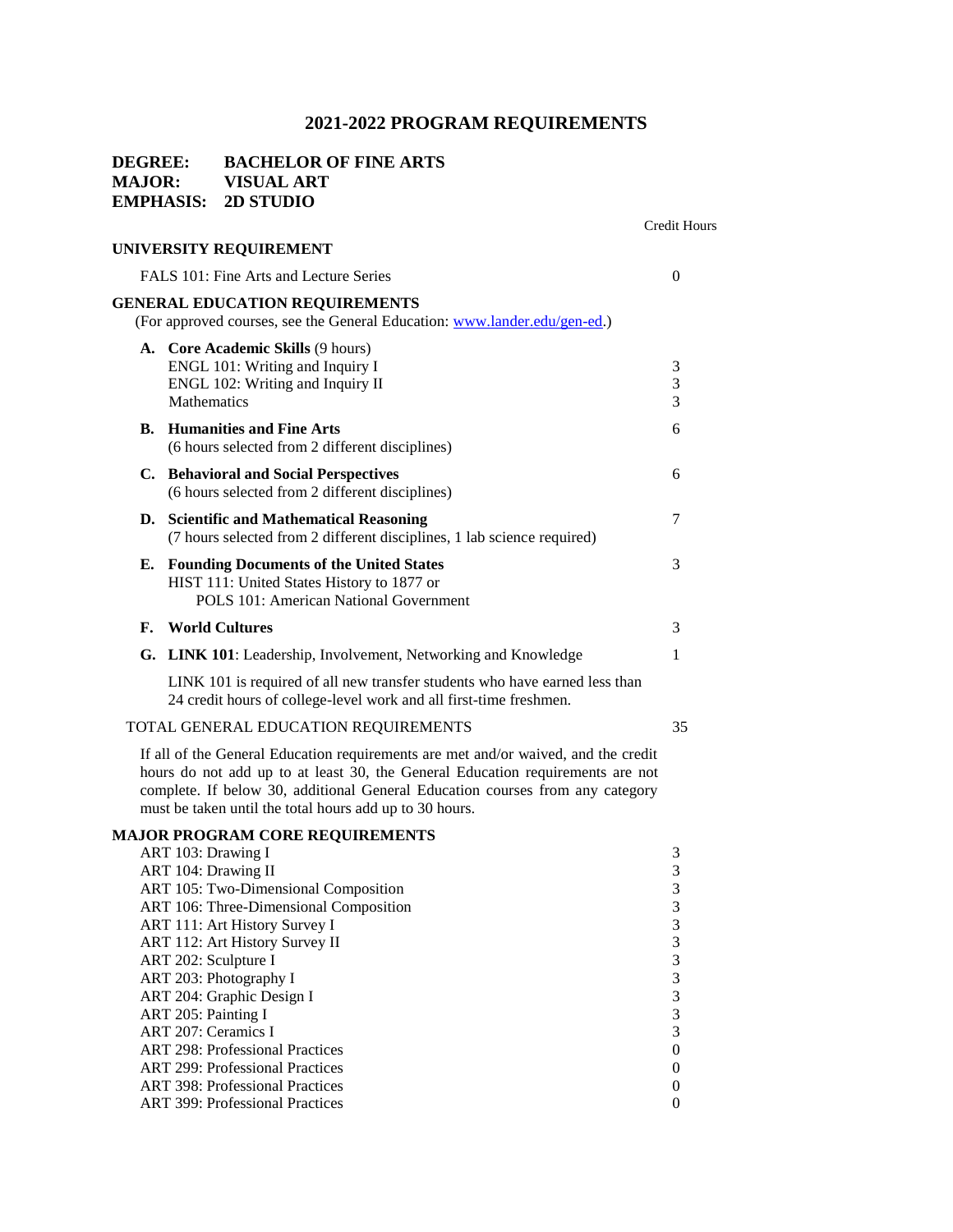| <b>ART 498: Professional Practices</b><br><b>ART 499: Professional Practices</b>                                                                                                                                                                                                                                                                                                                                                                                                      | $\boldsymbol{0}$<br>3 |
|---------------------------------------------------------------------------------------------------------------------------------------------------------------------------------------------------------------------------------------------------------------------------------------------------------------------------------------------------------------------------------------------------------------------------------------------------------------------------------------|-----------------------|
| <b>MAJOR PROGRAM ADDITIONAL REQUIREMENTS</b>                                                                                                                                                                                                                                                                                                                                                                                                                                          |                       |
| ART 320: Investigation of Line                                                                                                                                                                                                                                                                                                                                                                                                                                                        | 3                     |
| <b>ART History</b> (Choose 9 credit hours from the following)<br>(only 1 *summer travel course may be included)<br>ART 312: Islamic Art and Culture<br>ART 314: Asian Art History<br>ART 315: History of Photography<br>ART 316: History of American Art<br>ART 317: Global Contemporary Art<br>ART 318: Origins of Modernism<br>ART 319: Modernism<br>ART 324: Postwar Art<br>ART 371: Special Topics in Art History<br>*ART 372: Travel Related Art History (may only be used once) | 9                     |
| <b>MAJOR PROGRAM EMPHASIS REQUIREMENTS</b>                                                                                                                                                                                                                                                                                                                                                                                                                                            |                       |
| ART 303: Photography II                                                                                                                                                                                                                                                                                                                                                                                                                                                               | 3                     |
| ART 305: Painting II                                                                                                                                                                                                                                                                                                                                                                                                                                                                  | 3<br>3                |
| ART 403: Photography III<br>ART 405: Painting III                                                                                                                                                                                                                                                                                                                                                                                                                                     | 3                     |
|                                                                                                                                                                                                                                                                                                                                                                                                                                                                                       |                       |
| <b>Art Studio 2D</b> (Choose 6 credit hours from the following)<br>(May not include summer travel courses.)<br>ART 303: Photography II<br>ART 305: Painting II<br>ART 306: Printmaking II<br>ART 320: Investigation of Line<br>ART 321: The Photographic Portrait<br>ART 322: Landscape Photography<br>ART 323: Documentary Photography<br>ART 350: Special Topics in Art<br>ART 403: Photography III<br>ART 405: Painting III                                                        | 6                     |
| Art Studio 3D (Choose 3 credit hours from the following)<br>(May not include summer travel courses.)<br>ART 302: Sculpture II<br>ART 307: Ceramics II<br>ART 320: Investigation of Line<br>ART 350: Special Topics in Art<br>ART 402: Sculpture III<br><b>ART 407: Ceramics III</b>                                                                                                                                                                                                   | 3                     |
| Art Studio-Additional (Choose 6 credit hours from the following)<br>(May include 1 *summer travel course)<br>ART 302: Sculpture II<br>ART 303: Photography II<br>ART 305: Painting II<br>ART 306: Printmaking II<br>ART 307: Ceramics II<br>ART 320: Investigation of Line<br>ART 321: The Photographic Portrait<br>ART 322: Landscape Photography<br>ART 323: Documentary Photography<br>ART 350: Special Topics in Art                                                              | 6                     |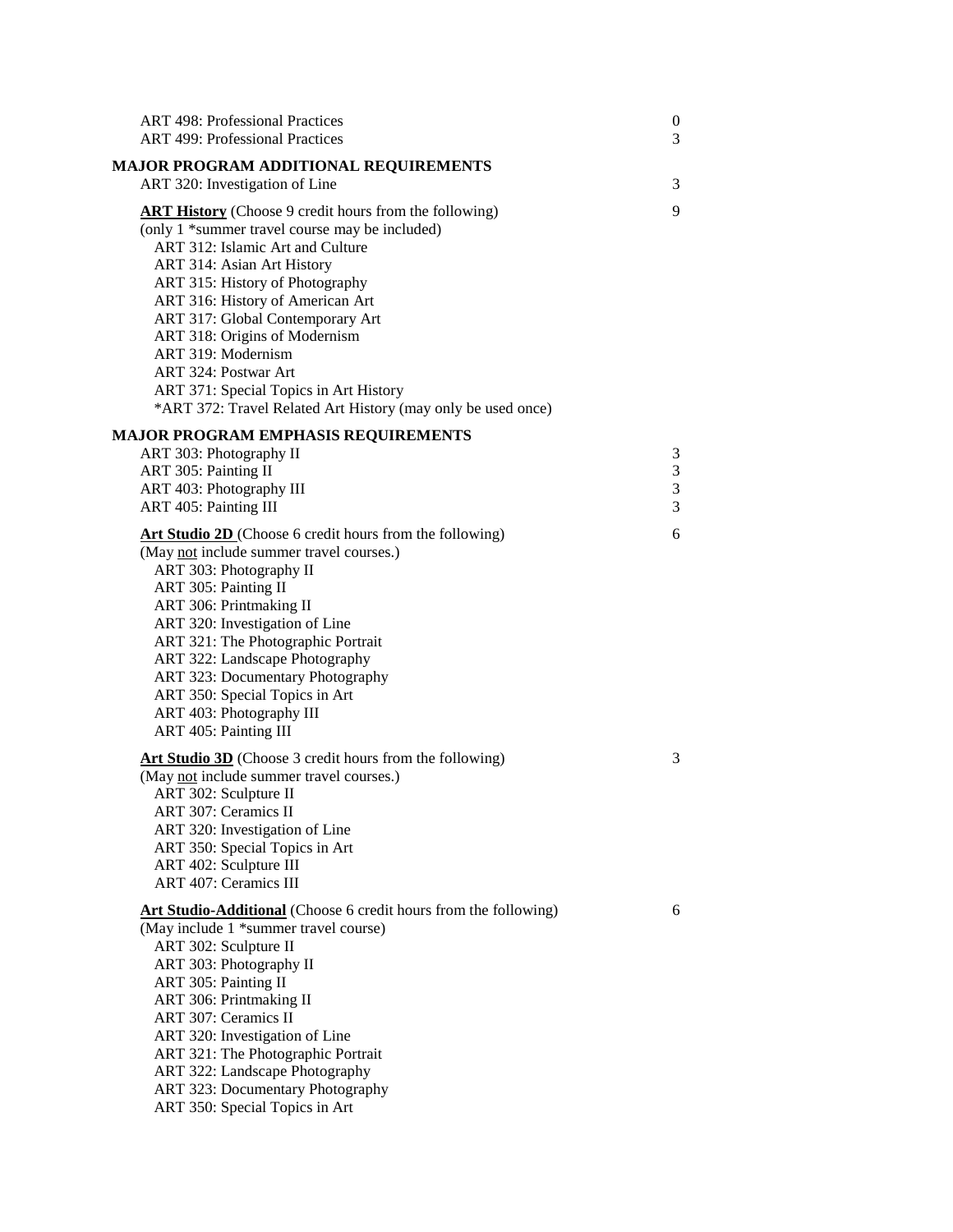| *ART 352: Travel Studio Response (may only be used once) |     |
|----------------------------------------------------------|-----|
| ART 402: Sculpture III                                   |     |
| ART 403: Photography III                                 |     |
| ART 405: Painting III                                    |     |
| ART 406: Printmaking III                                 |     |
| ART 407: Ceramics III                                    |     |
| ART 423: Advanced Photography Studio I                   |     |
| ART 425: Advanced Painting Studio I                      |     |
| ART 433: Advanced Photography Studio II                  |     |
| ART 435: Advanced Painting Studio II                     |     |
| ART 410: Senior Studio                                   | 3   |
| ART 410: Senior Studio                                   | 3   |
| TOTAL MAJOR PROGRAM REQUIREMENTS                         | 81  |
| <b>ADDITIONAL ELECTIVES</b>                              | 4   |
| <b>TOTAL FOR BFA DEGREE</b>                              | 120 |
|                                                          |     |

Students must earn a "C" or better in 100-level art courses before proceeding to the sophomore studio courses.

Students will complete a BFA Candidacy Review at the end of the sophomore year and a BFA Review at the end of their final semester.

Students must earn a "C" or better in all program requirement courses.

Students may not take more than 3 studio courses per semester without permission from department chair.

Coursework must include at least 30 credit hours earned at 300-level or above, of which 12 credit hours must be in the major.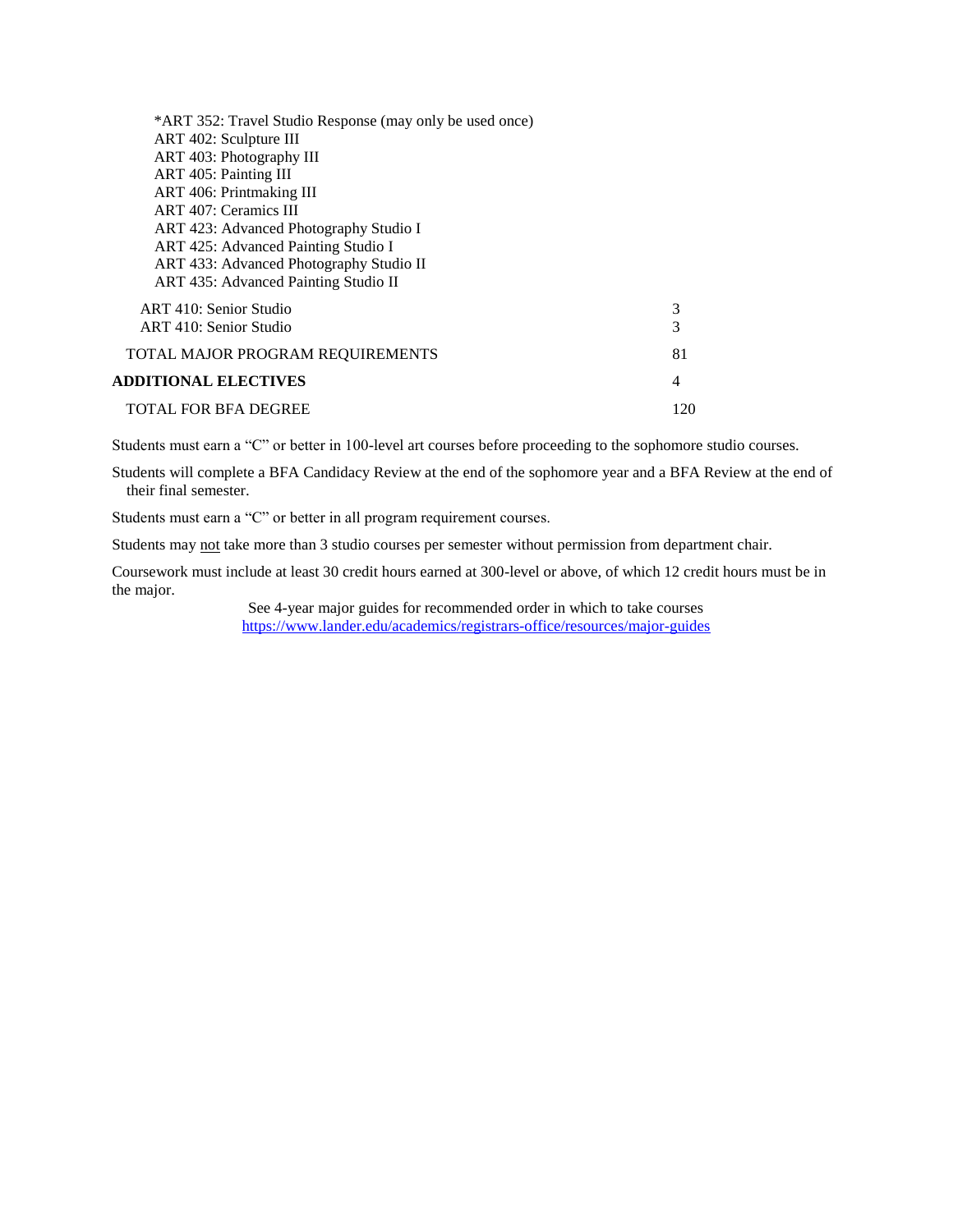Credit Hours

# **DEGREE: BACHELOR OF FINE ARTS MAJOR: VISUAL ART EMPHASIS: 3D STUDIO UNIVERSITY REQUIREMENT**  FALS 101: Fine Arts and Lecture Series 0

### **GENERAL EDUCATION REQUIREMENTS**

(For approved courses, see the General Education: [www.lander.edu/gen-ed.\)](http://www.lander.edu/gen-ed)

|    | <b>A.</b> Core Skills (9 hours)<br>ENGL 101: Writing and Inquiry I<br>ENGL 102: Writing and Inquiry II<br><b>Mathematics</b>                      | 3<br>3<br>3 |
|----|---------------------------------------------------------------------------------------------------------------------------------------------------|-------------|
|    | <b>B.</b> Humanities and Fine Arts<br>(6 hours selected from 2 different disciplines)                                                             | 6           |
|    | C. Behavioral and Social Perspectives<br>(6 hours selected from 2 different disciplines)                                                          | 6           |
| D. | <b>Scientific and Mathematical Reasoning</b><br>(7 hours selected from 2 different disciplines, 1 lab science required)                           | 7           |
|    | <b>E.</b> Founding Documents of the United States<br>HIST 111: United States History to 1877 or<br>POLS 101: American National Government         | 3           |
| F. | <b>World Cultures</b>                                                                                                                             | 3           |
|    | G. LINK 101: Leadership, Involvement, Networking and Knowledge                                                                                    |             |
|    | LINK 101 is required of all new transfer students who have earned less than<br>24 credit hours of college-level work and all first-time freshmen. |             |

### TOTAL GENERAL EDUCATION REQUIREMENTS 35

If all of the General Education requirements are met and/or waived, and the credit hours do not add up to at least 30, the General Education requirements are not complete. If below 30, additional General Education courses from any category must be taken until the total hours add up to 30 hours.

#### **MAJOR PROGRAM CORE REQUIREMENTS**

| ART 103: Drawing I                     | 3        |
|----------------------------------------|----------|
| ART 104: Drawing II                    | 3        |
| ART 105: Two-Dimensional Composition   | 3        |
| ART 106: Three-Dimensional Composition | 3        |
| ART 111: Art History Survey I          | 3        |
| ART 112: Art History Survey II         | 3        |
| ART 202: Sculpture I                   | 3        |
| ART 203: Photography I                 | 3        |
| ART 204: Graphic Design I              | 3        |
| ART 205: Painting I                    | 3        |
| ART 207: Ceramics I                    | 3        |
| <b>ART 298: Professional Practices</b> | $\theta$ |
| <b>ART 299: Professional Practices</b> | $\theta$ |
| <b>ART 398: Professional Practices</b> | 0        |
| <b>ART</b> 399: Professional Practices | $\theta$ |
|                                        |          |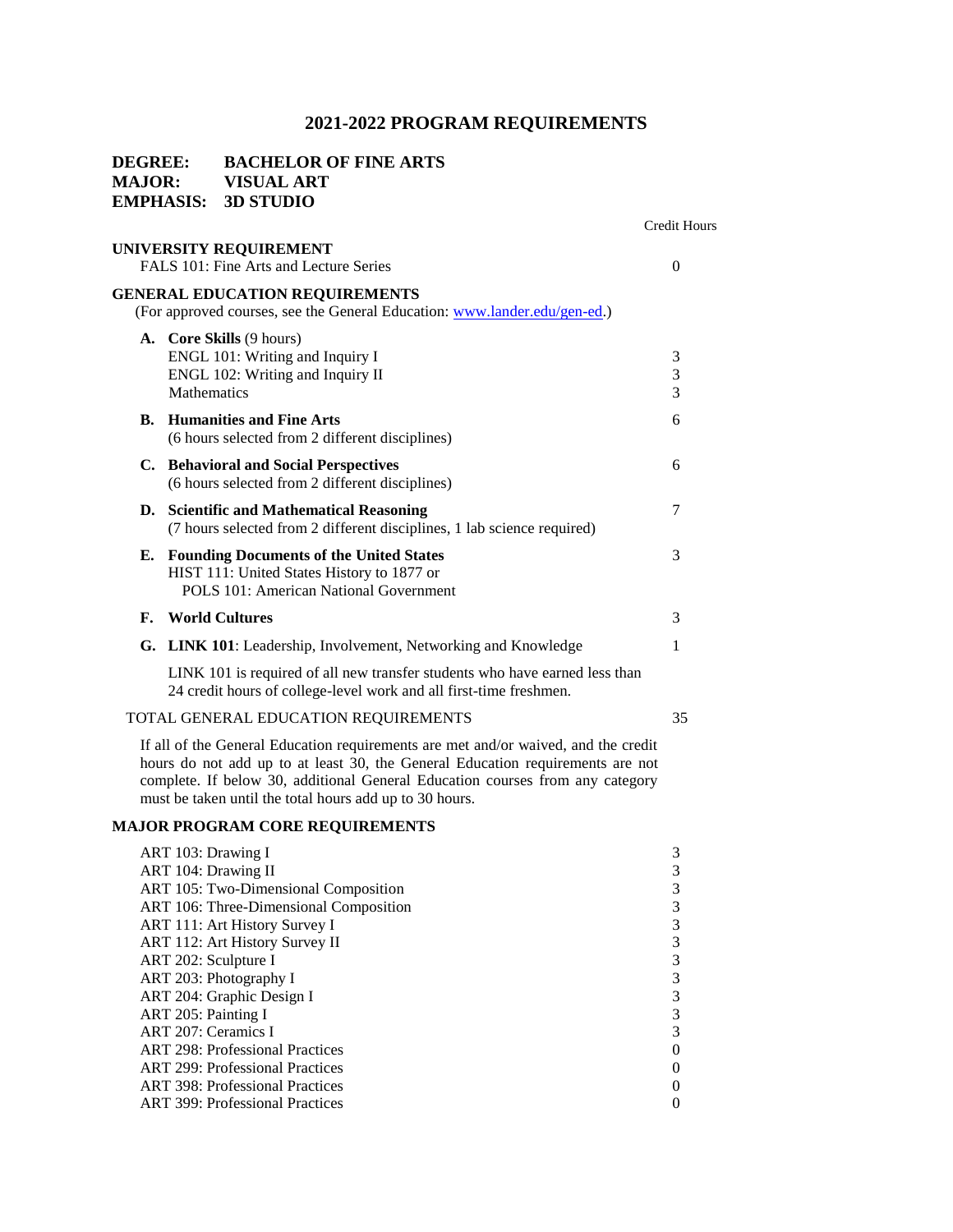| <b>ART 498: Professional Practices</b><br><b>ART 499: Professional Practices</b>                                                                                                                                                                                                                                                                                                                                                                      | $\boldsymbol{0}$<br>3 |
|-------------------------------------------------------------------------------------------------------------------------------------------------------------------------------------------------------------------------------------------------------------------------------------------------------------------------------------------------------------------------------------------------------------------------------------------------------|-----------------------|
| MAJOR PROGRAM ADDITIONAL REQUIREMENTS<br>ART 320: Investigation of Line                                                                                                                                                                                                                                                                                                                                                                               | 3                     |
| <b>ART History</b> (Choose three, only 1 *summer travel course may be included)<br>ART 312: Islamic Art and Culture<br>ART 314: Asian Art History<br>ART 315: History of Photography<br>ART 316: History of American Art<br>ART 317: Global Contemporary Art<br>ART 318: Origins of Modernism<br>ART 319: Modernism<br>ART 324: Postwar Art<br>ART 371: Special Topics in Art History<br>*ART 372: Travel Related Art History (may only be used once) | 9                     |
| <b>MAJOR PROGRAM EMPHASIS REQUIREMENTS</b>                                                                                                                                                                                                                                                                                                                                                                                                            |                       |
| ART 302: Sculpture II                                                                                                                                                                                                                                                                                                                                                                                                                                 | 3                     |
| ART 307: Ceramics II                                                                                                                                                                                                                                                                                                                                                                                                                                  | 3                     |
| ART 402: Sculpture III                                                                                                                                                                                                                                                                                                                                                                                                                                | $\mathfrak{Z}$        |
| <b>ART 407: Ceramics III</b>                                                                                                                                                                                                                                                                                                                                                                                                                          | 3                     |
| <b>Art Studio 3D</b> (Choose 6 credit hours from the following)<br>(May not include summer travel courses.)<br>ART 302: Sculpture II                                                                                                                                                                                                                                                                                                                  | 6                     |
| ART 307: Ceramics II                                                                                                                                                                                                                                                                                                                                                                                                                                  |                       |
| ART 320: Investigation of Line                                                                                                                                                                                                                                                                                                                                                                                                                        |                       |
| ART 350: Special Topics in Art                                                                                                                                                                                                                                                                                                                                                                                                                        |                       |
| ART 402: Sculpture III                                                                                                                                                                                                                                                                                                                                                                                                                                |                       |
| <b>ART 407: Ceramics III</b>                                                                                                                                                                                                                                                                                                                                                                                                                          |                       |
| Art Studio 2D (Choose 3 credit hours from the following)                                                                                                                                                                                                                                                                                                                                                                                              | 3                     |
| (May not include summer travel courses.)                                                                                                                                                                                                                                                                                                                                                                                                              |                       |
| ART 303: Photography II                                                                                                                                                                                                                                                                                                                                                                                                                               |                       |
| ART 305: Painting II                                                                                                                                                                                                                                                                                                                                                                                                                                  |                       |
| ART 320: Investigation of Line                                                                                                                                                                                                                                                                                                                                                                                                                        |                       |
| ART 321: The Photographic Portrait                                                                                                                                                                                                                                                                                                                                                                                                                    |                       |
| ART 322: Landscape Photography                                                                                                                                                                                                                                                                                                                                                                                                                        |                       |
| ART 323: Documentary Photography                                                                                                                                                                                                                                                                                                                                                                                                                      |                       |
| ART 350: Special Topics in Art                                                                                                                                                                                                                                                                                                                                                                                                                        |                       |
| ART 403: Photography III<br>ART 405: Painting III                                                                                                                                                                                                                                                                                                                                                                                                     |                       |
|                                                                                                                                                                                                                                                                                                                                                                                                                                                       |                       |
| <b>Art Studio Additional</b> (Choose 6 credit hours from the following)                                                                                                                                                                                                                                                                                                                                                                               | 6                     |
| (May include 1 *summer travel course.)                                                                                                                                                                                                                                                                                                                                                                                                                |                       |
| ART 302: Sculpture II                                                                                                                                                                                                                                                                                                                                                                                                                                 |                       |
| ART 303: Photography II                                                                                                                                                                                                                                                                                                                                                                                                                               |                       |
| ART 305: Painting II                                                                                                                                                                                                                                                                                                                                                                                                                                  |                       |
| ART 306: Printmaking II                                                                                                                                                                                                                                                                                                                                                                                                                               |                       |
| ART 307: Ceramics II                                                                                                                                                                                                                                                                                                                                                                                                                                  |                       |
| ART 320: Investigation of Line                                                                                                                                                                                                                                                                                                                                                                                                                        |                       |
| ART 321: The Photographic Portrait                                                                                                                                                                                                                                                                                                                                                                                                                    |                       |
| ART 322: Landscape Photography                                                                                                                                                                                                                                                                                                                                                                                                                        |                       |
| ART 323: Documentary Photography                                                                                                                                                                                                                                                                                                                                                                                                                      |                       |
| ART 350: Special Topics in Art                                                                                                                                                                                                                                                                                                                                                                                                                        |                       |
| *ART 352: Travel Studio Response                                                                                                                                                                                                                                                                                                                                                                                                                      |                       |
| ART 402: Sculpture III                                                                                                                                                                                                                                                                                                                                                                                                                                |                       |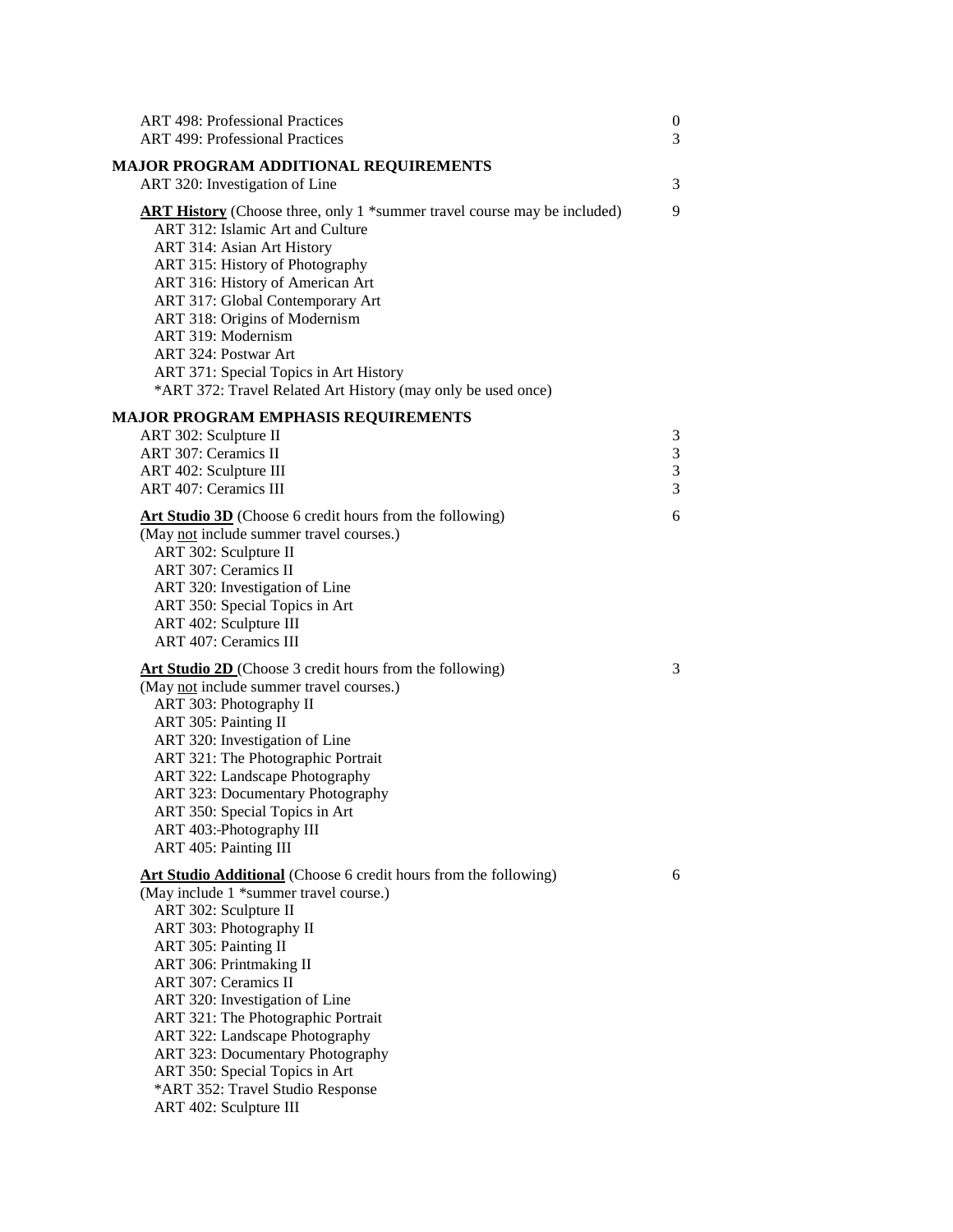| ART 403: Photography III                |     |
|-----------------------------------------|-----|
| ART 405: Painting III                   |     |
| ART 406: Printmaking III                |     |
| ART 407: Ceramics III                   |     |
| ART 422: Advanced Sculpture Studio I    |     |
| ART 427: Advanced Ceramics Studio I     |     |
| ART 432: Advanced Sculpture Studio II   |     |
| ART 437: Advanced Ceramics Studio II    |     |
| ART 410: Senior Studio                  | 3   |
| ART 410: Senior Studio                  | 3   |
| <b>TOTAL MAJOR PROGRAM REQUIREMENTS</b> | 81  |
| <b>ADDITIONAL ELECTIVES</b>             | 4   |
| <b>TOTAL FOR BFA DEGREE</b>             | 120 |

Students must earn a "C" or better in 100-level art courses before proceeding to the sophomore studio courses.

Students will complete a BFA Candidacy Review at the end of the sophomore year and a BFA Review at the end of their final semester.

Students must earn a "C" or better in all program requirement courses.

Students may not take more than 3 studio courses per semester without permission from department chair.

Coursework must include at least 30 credit hours earned at 300-level or above, of which 12 credit hours must be in the major.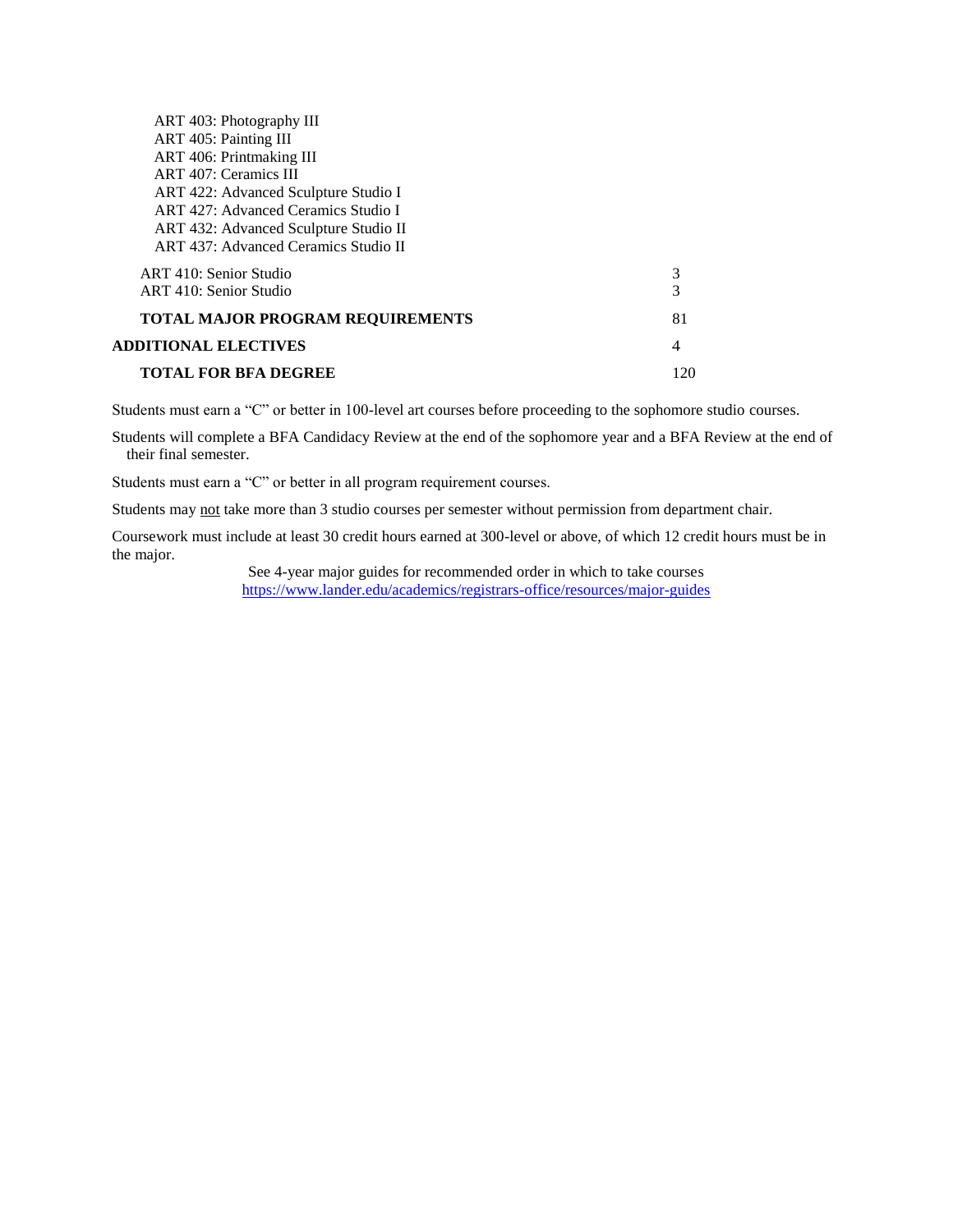### **DEGREE**: **BACHELOR OF ARTS MAJOR: VISUAL ART**

|    |                                                                                                                                                                                                                                                                                                                  | <b>Credit Hours</b>     |
|----|------------------------------------------------------------------------------------------------------------------------------------------------------------------------------------------------------------------------------------------------------------------------------------------------------------------|-------------------------|
|    | UNIVERSITY REQUIREMENT                                                                                                                                                                                                                                                                                           |                         |
|    | FALS 101: Fine Arts and Lecture Series                                                                                                                                                                                                                                                                           | $\overline{0}$          |
|    | <b>GENERAL EDUCATION REQUIREMENTS</b><br>(For approved courses, see the General Education: www.lander.edu/gen-ed.)                                                                                                                                                                                               |                         |
|    | A. Core Academic Skills (9 hours)                                                                                                                                                                                                                                                                                |                         |
|    | ENGL 101: Writing and Inquiry I                                                                                                                                                                                                                                                                                  | 3                       |
|    | ENGL 102: Writing and Inquiry II                                                                                                                                                                                                                                                                                 | 3                       |
|    | Mathematics                                                                                                                                                                                                                                                                                                      | 3                       |
| В. | <b>Humanities and Fine Arts</b><br>(6 hours selected from 2 different disciplines)                                                                                                                                                                                                                               | 6                       |
|    | C. Behavioral and Social Perspectives                                                                                                                                                                                                                                                                            | 6                       |
|    | (6 hours selected from 2 different disciplines)                                                                                                                                                                                                                                                                  |                         |
|    |                                                                                                                                                                                                                                                                                                                  |                         |
|    | D. Scientific and Mathematical Reasoning<br>(7 hours selected from 2 different disciplines, 1 lab science required)                                                                                                                                                                                              | 7                       |
| Е. | <b>Founding Documents of the United States</b>                                                                                                                                                                                                                                                                   | 3                       |
|    | HIST 111: United States History to 1877 or                                                                                                                                                                                                                                                                       |                         |
|    | <b>POLS 101: American National Government</b>                                                                                                                                                                                                                                                                    |                         |
| F. | <b>World Cultures</b>                                                                                                                                                                                                                                                                                            | 3                       |
| G. | <b>LINK 101</b> : Leadership, Involvement, Networking and Knowledge                                                                                                                                                                                                                                              | 1                       |
|    | LINK 101 is required of all new transfer students who have earned less than<br>24 credit hours of college-level work and all first-time freshmen.                                                                                                                                                                |                         |
|    | TOTAL GENERAL EDUCATION REQUIREMENTS                                                                                                                                                                                                                                                                             | 35                      |
|    | If all of the General Education requirements are met and/or waived, and the credit<br>hours do not add up to at least 30, the General Education requirements are not<br>complete. If below 30, additional General Education courses from any category<br>must be taken until the total hours add up to 30 hours. |                         |
|    | <b>MAJOR PROGRAM CORE REQUIREMENTS</b>                                                                                                                                                                                                                                                                           |                         |
|    | ART 103: Drawing I                                                                                                                                                                                                                                                                                               | 3                       |
|    | ART 104: Drawing II                                                                                                                                                                                                                                                                                              | $\mathfrak 3$           |
|    | ART 105: Two-Dimensional Composition                                                                                                                                                                                                                                                                             | 3                       |
|    | ART 106: Three-Dimensional Composition                                                                                                                                                                                                                                                                           | 3                       |
|    | ART 111: Art History Survey I                                                                                                                                                                                                                                                                                    | 3                       |
|    | ART 112: Art History Survey II                                                                                                                                                                                                                                                                                   | $\sqrt{3}$<br>3         |
|    | ART 202: Sculpture I<br>ART 203: Photography I                                                                                                                                                                                                                                                                   | 3                       |
|    | ART 204: Graphic Design I                                                                                                                                                                                                                                                                                        | $\overline{\mathbf{3}}$ |
|    | ART 205: Painting I                                                                                                                                                                                                                                                                                              | 3                       |
|    | ART 207: Ceramics I                                                                                                                                                                                                                                                                                              | 3                       |
|    | <b>ART 298: Professional Practices</b>                                                                                                                                                                                                                                                                           | $\boldsymbol{0}$        |
|    | <b>ART 299: Professional Practices</b>                                                                                                                                                                                                                                                                           | $\boldsymbol{0}$        |
|    | <b>ART 398: Professional Practices</b>                                                                                                                                                                                                                                                                           | $\boldsymbol{0}$        |
|    | <b>ART 399: Professional Practices</b>                                                                                                                                                                                                                                                                           | $\boldsymbol{0}$        |
|    | <b>ART 498: Professional Practices</b>                                                                                                                                                                                                                                                                           | $\boldsymbol{0}$        |
|    | <b>ART 499: Professional Practices</b>                                                                                                                                                                                                                                                                           | 3                       |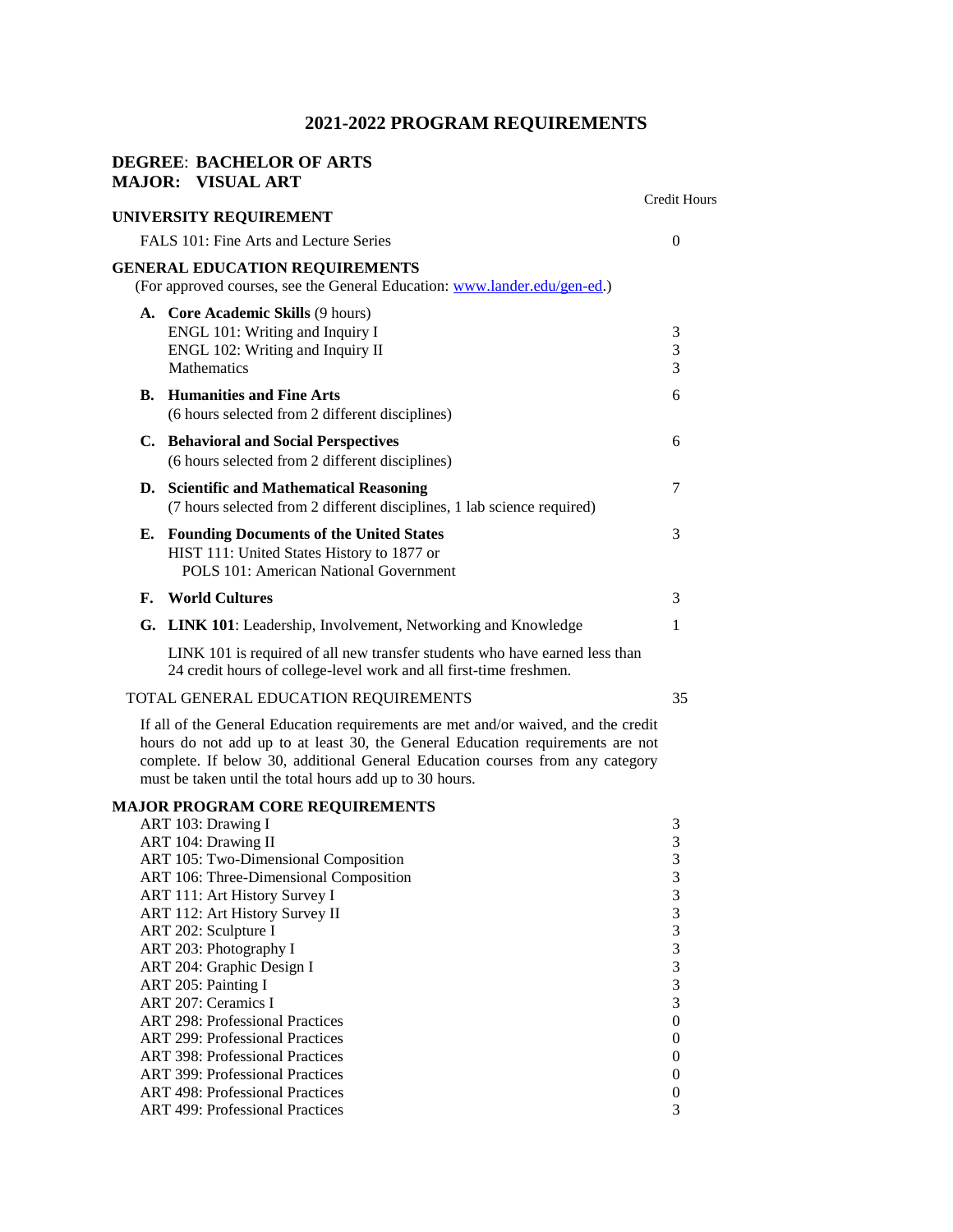### **MAJOR PROGRAM ADDITIONAL REQUIREMENTS**

| ART 320: Investigation of Line                                                           | 3  |
|------------------------------------------------------------------------------------------|----|
| Art Studio (choose 9 credit hours from the following)                                    | 9  |
| ART 302: Sculpture II                                                                    |    |
|                                                                                          |    |
| ART 303: Photography II                                                                  |    |
| ART 305: Painting II                                                                     |    |
| ART 306: Printmaking II                                                                  |    |
| ART 307: Ceramics II                                                                     |    |
| ART 320: Investigation of Line                                                           |    |
| ART 321: The Photographic Portrait                                                       |    |
| ART 322: Landscape Photography                                                           |    |
| ART 323: Documentary Photography                                                         |    |
| ART 350: Special Topics in Art                                                           |    |
| *ART 352: Travel Studio Response                                                         |    |
| ART 402: Sculpture III                                                                   |    |
| ART 403: Photography III                                                                 |    |
| ART 405: Painting III                                                                    |    |
| ART 406: Printmaking III                                                                 |    |
| <b>ART 407: Ceramics III</b>                                                             |    |
| Art Studio, 400-level (choose 3 credit hours from the following)                         | 3  |
| ART 402: Sculpture III                                                                   |    |
| ART 403: Photography III                                                                 |    |
| ART 405: Painting III                                                                    |    |
| ART 406: Printmaking III                                                                 |    |
| <b>ART 407: Ceramics III</b>                                                             |    |
| ART 422: Advanced Sculpture Studio I                                                     |    |
| ART 423: Advanced Photography Studio I                                                   |    |
| ART 425: Advanced Painting Studio I                                                      |    |
| ART 427: Advanced Ceramics Studio I                                                      |    |
| ART 432: Advanced Sculpture Studio II                                                    |    |
| ART 433: Advanced Photography Studio II                                                  |    |
| ART 435: Advanced Painting Studio II                                                     |    |
| <b>ART 437: Advanced Ceramics Studio II</b>                                              |    |
| <b>ART History</b> (choose 9 credit hours from the following)                            | 9  |
| ART 312: Islamic Art and Culture                                                         |    |
| ART 314: Asian Art History                                                               |    |
| ART 315: History of Photography                                                          |    |
| ART 316: History of American Art                                                         |    |
| ART 317: Global Contemporary Art                                                         |    |
| ART 318: Origins of Modernism                                                            |    |
| ART 319: Modernism                                                                       |    |
| ART 324: Postwar Art                                                                     |    |
|                                                                                          |    |
| ART 371: Special Topics in Art History                                                   |    |
| *ART 372: Travel Related Art History                                                     |    |
| TOTAL MAJOR PROGRAM REQUIREMENTS                                                         | 60 |
| <b>ADDITIONAL ELECTIVES</b> (6 hours of these electives must be at the 300-400-level) 25 |    |
|                                                                                          |    |

Up to 5 credit hours may need to be 300-level or above. The remaining hours may be at any level.

### TOTAL FOR BS DEGREE 120

Students must earn a "C" or better in 100-level art courses before proceeding to the sophomore studio.

Students must earn a "C" or better in all program requirement courses.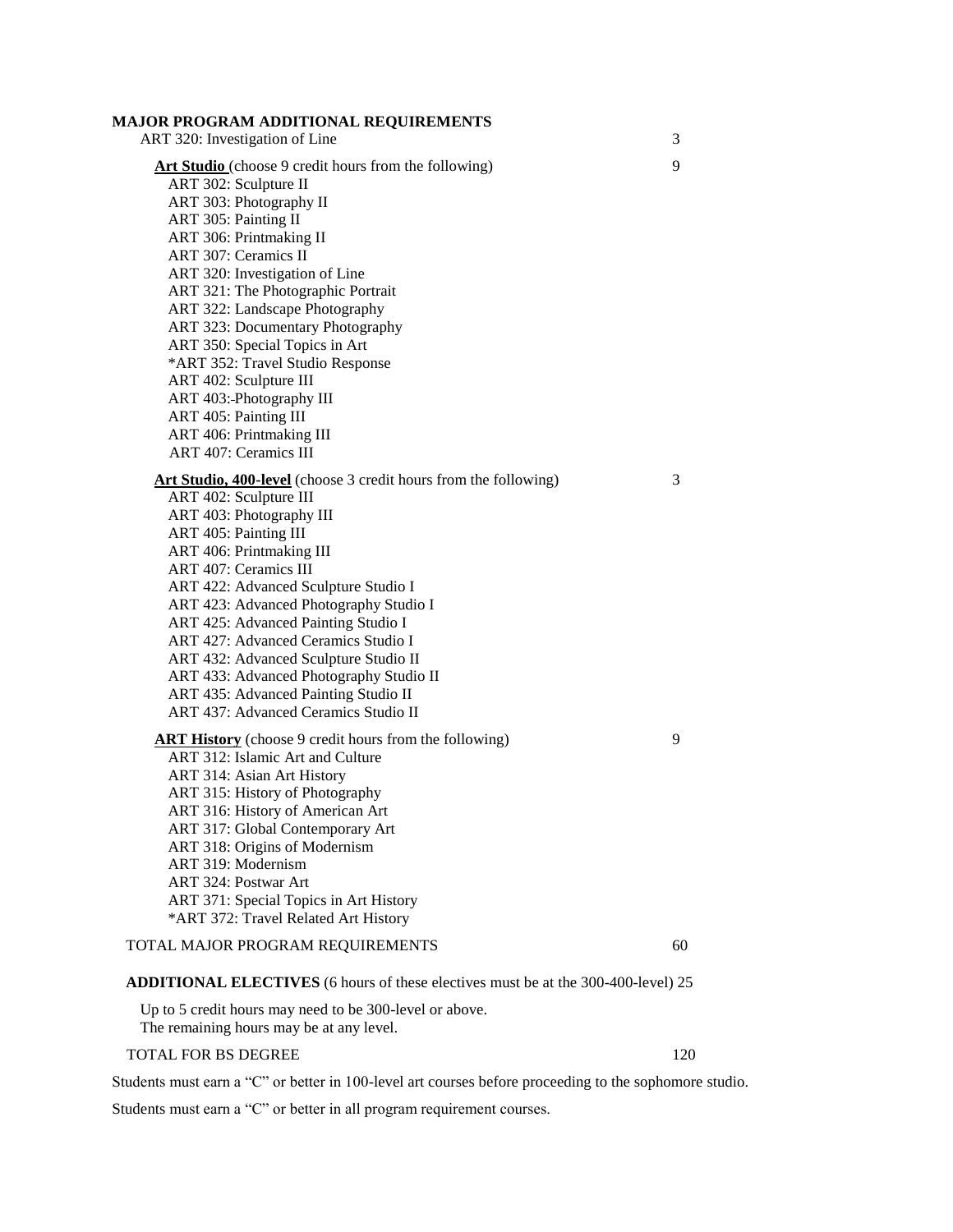- \* Summer travel courses may only be used once to meet Art Studio (ART 352) requirements and Art History (ART 372) requirements.
- Coursework must include at least 30 credit hours earned at 300-level or above, of which 12 credit hours must be in the major.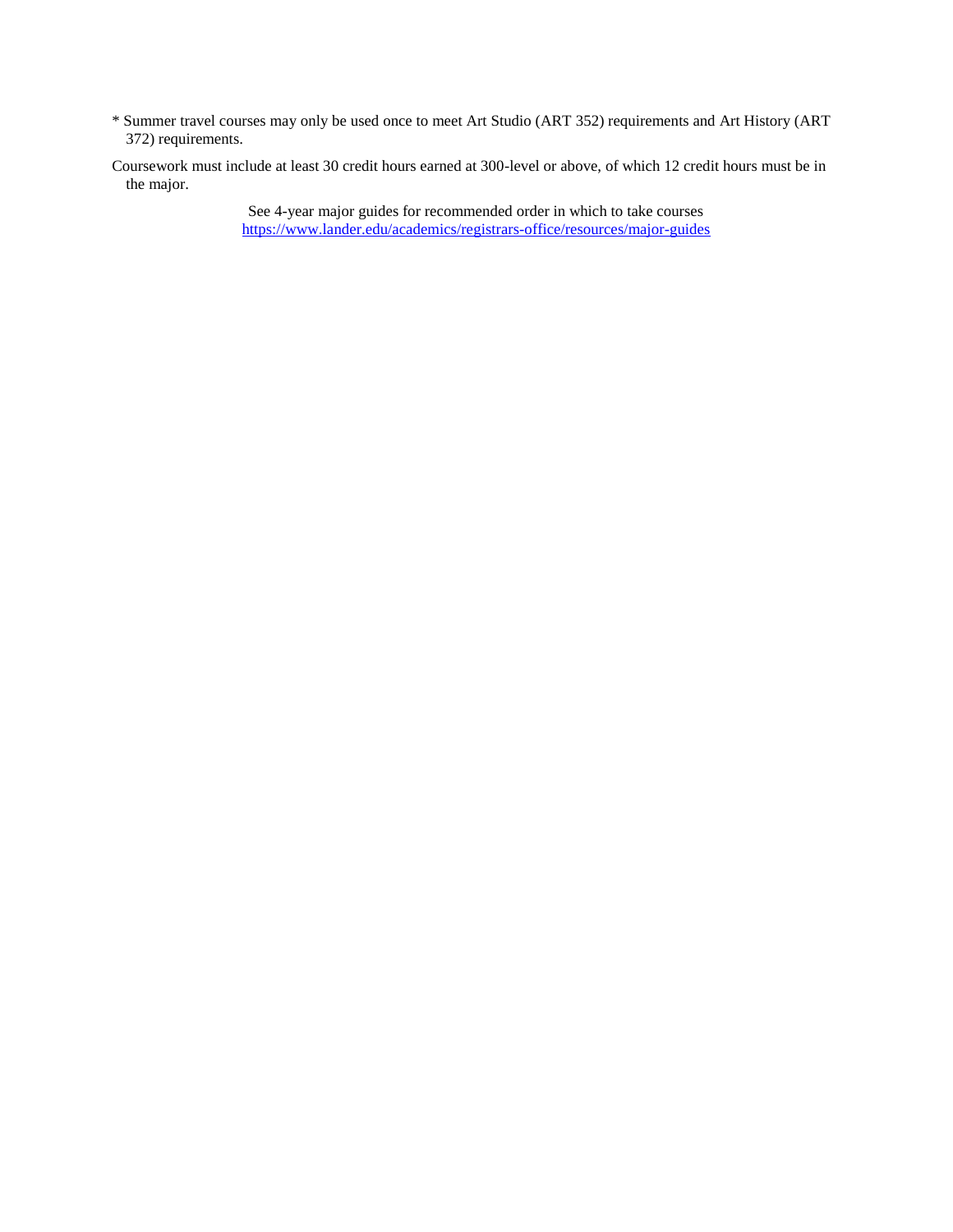| <b>DEGREE:</b><br><b>MAJOR:</b> | <b>CERTIFICATION:</b> | <b>VISUAL ART</b><br><b>K-12 TEACHER CERTIFICATION</b>                                                                                                                                                                                                                                                                                                                                                                                                                                                                                                                                                                                                                                                                                                                                                                                                                                                                                                      |              |
|---------------------------------|-----------------------|-------------------------------------------------------------------------------------------------------------------------------------------------------------------------------------------------------------------------------------------------------------------------------------------------------------------------------------------------------------------------------------------------------------------------------------------------------------------------------------------------------------------------------------------------------------------------------------------------------------------------------------------------------------------------------------------------------------------------------------------------------------------------------------------------------------------------------------------------------------------------------------------------------------------------------------------------------------|--------------|
|                                 |                       |                                                                                                                                                                                                                                                                                                                                                                                                                                                                                                                                                                                                                                                                                                                                                                                                                                                                                                                                                             |              |
|                                 |                       |                                                                                                                                                                                                                                                                                                                                                                                                                                                                                                                                                                                                                                                                                                                                                                                                                                                                                                                                                             | $\theta$     |
|                                 |                       | <b>BACHELOR OF ARTS</b><br>Credit Hours<br><b>UNIVERSITY REQUIREMENT</b><br>FALS 101: Fine Arts and Lecture Series<br><b>GENERAL EDUCATION REQUIREMENTS</b><br>(For approved courses, see the General Education: www.lander.edu/gen-ed.)<br>A. Core Academic Skills (9 hours)<br>ENGL 101: Writing and Inquiry I<br>3<br>3<br>ENGL 102: Writing and Inquiry II<br>$\overline{3}$<br><b>B.</b> Humanities and Fine Arts<br>6<br>(6 hours selected from 2 different disciplines)<br>C. Behavioral and Social Perspectives<br>(6 hours selected from 2 different disciplines)<br>PSYC 101: General Psychology<br>3<br>Behavioral and Social Perspectives (not Psychology)<br>3<br>7<br>D. Scientific and Mathematical Reasoning<br>(7 hours selected from 2 different disciplines, 1 lab science required)<br>3<br><b>Founding Documents of the United States</b><br>HIST 111: United States History to 1877 or<br>POLS 101: American National Government<br>3 |              |
|                                 | <b>Mathematics</b>    |                                                                                                                                                                                                                                                                                                                                                                                                                                                                                                                                                                                                                                                                                                                                                                                                                                                                                                                                                             |              |
|                                 |                       |                                                                                                                                                                                                                                                                                                                                                                                                                                                                                                                                                                                                                                                                                                                                                                                                                                                                                                                                                             |              |
|                                 |                       |                                                                                                                                                                                                                                                                                                                                                                                                                                                                                                                                                                                                                                                                                                                                                                                                                                                                                                                                                             |              |
|                                 |                       |                                                                                                                                                                                                                                                                                                                                                                                                                                                                                                                                                                                                                                                                                                                                                                                                                                                                                                                                                             |              |
| Е.                              |                       |                                                                                                                                                                                                                                                                                                                                                                                                                                                                                                                                                                                                                                                                                                                                                                                                                                                                                                                                                             |              |
| F.                              | <b>World Cultures</b> |                                                                                                                                                                                                                                                                                                                                                                                                                                                                                                                                                                                                                                                                                                                                                                                                                                                                                                                                                             |              |
|                                 |                       | G. LINK 101: Leadership, Involvement, Networking and Knowledge                                                                                                                                                                                                                                                                                                                                                                                                                                                                                                                                                                                                                                                                                                                                                                                                                                                                                              | $\mathbf{1}$ |
|                                 |                       | LINK 101 is required of all new transfer students who have earned less than<br>24 credit hours of college-level work and all first-time freshmen.                                                                                                                                                                                                                                                                                                                                                                                                                                                                                                                                                                                                                                                                                                                                                                                                           |              |
|                                 |                       | TOTAL GENERAL EDUCATION REQUIREMENTS                                                                                                                                                                                                                                                                                                                                                                                                                                                                                                                                                                                                                                                                                                                                                                                                                                                                                                                        | 35           |
|                                 |                       | If all of the General Education requirements are met and/or waived, and the credit                                                                                                                                                                                                                                                                                                                                                                                                                                                                                                                                                                                                                                                                                                                                                                                                                                                                          |              |

hours do not add up to at least 30, the General Education requirements are not complete. If below 30, additional General Education courses from any category must be taken until the total hours add up to 30 hours.

### **MAJOR PROGRAM CORE REQUIREMENTS**

| ART 103: Drawing I                     |  |
|----------------------------------------|--|
| ART 104: Drawing II                    |  |
| ART 105: Two-Dimensional Composition   |  |
| ART 106: Three-Dimensional Composition |  |
| ART 111: Art History Survey I          |  |
| ART 112: Art History Survey II         |  |
| ART 202: Sculpture I                   |  |
| ART 203: Photography I                 |  |
| ART 204: Graphic Design I              |  |
| ART 205: Painting I                    |  |
| ART 207: Ceramics I                    |  |
| <b>ART 298: Professional Practices</b> |  |
| <b>ART</b> 299: Professional Practices |  |
|                                        |  |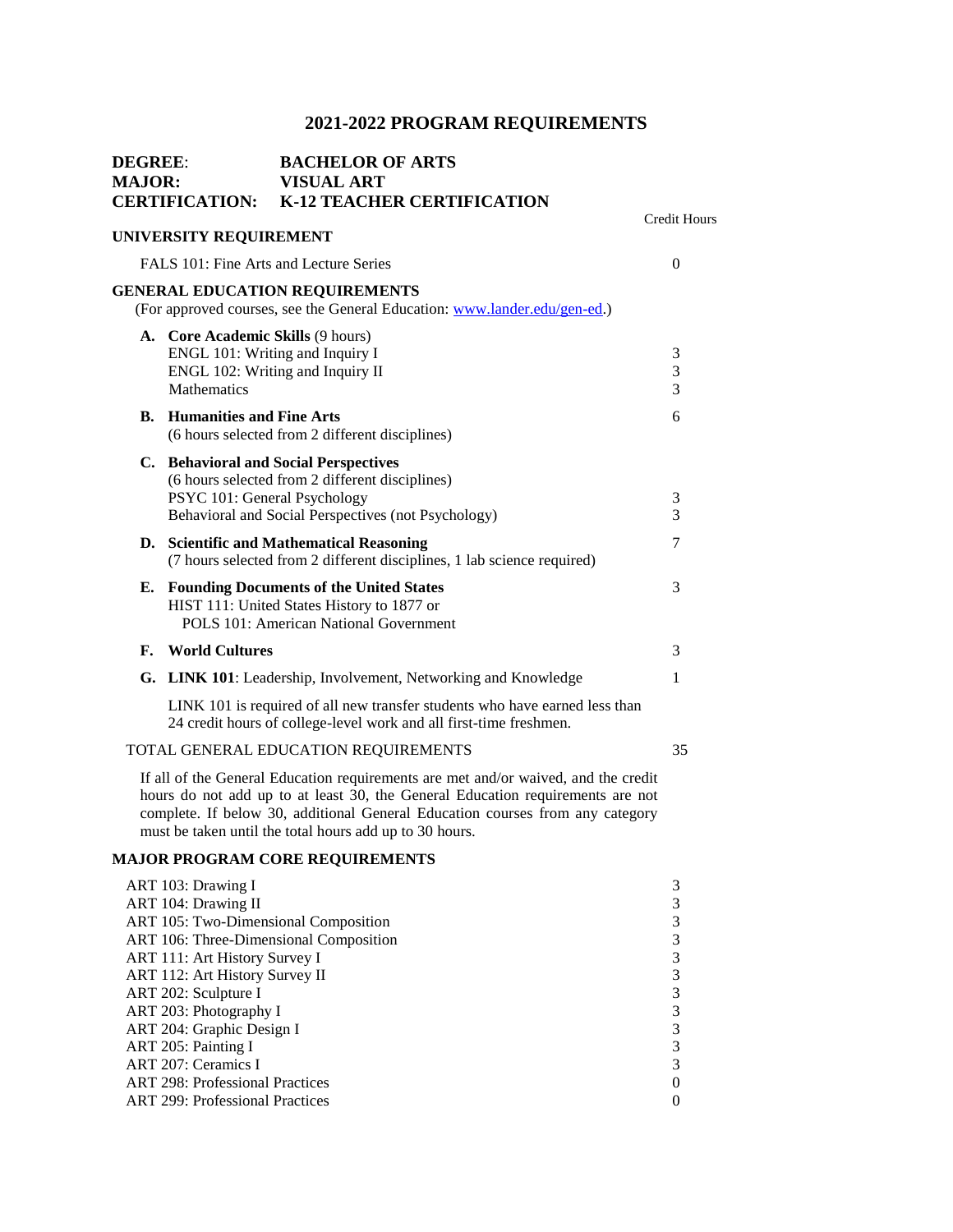| <b>ART 398: Professional Practices</b>                                | $\boldsymbol{0}$ |
|-----------------------------------------------------------------------|------------------|
| <b>ART 399: Professional Practices</b>                                | $\boldsymbol{0}$ |
| <b>ART 498: Professional Practices</b>                                | $\boldsymbol{0}$ |
| <b>ART 499: Professional Practices</b>                                | 3                |
| <b>MAJOR PROGRAM ADDITIONAL REQUIREMENTS</b>                          |                  |
| ART 301: Art, Culture, and Community                                  | 3                |
| ART 451: Secondary Methods for the Art Teacher                        | 3                |
| Art Studio (choose 6 credit hours from the following))                | 6                |
| (only 1 *summer travel course may be included)                        |                  |
| ART 302: Sculpture II                                                 |                  |
| ART 303: Photography II                                               |                  |
| ART 305: Painting II                                                  |                  |
| ART 306: Printmaking II                                               |                  |
| ART 307: Ceramics II                                                  |                  |
| ART 320: Investigation of Line                                        |                  |
| ART 321: The Photographic Portrait                                    |                  |
| ART 322: Landscape Photography                                        |                  |
| ART 323: Documentary Photography<br>ART 350: Special Topics in Art    |                  |
| *ART 352: Travel Studio Response                                      |                  |
| ART 402: Sculpture III                                                |                  |
| ART 403: Photography III                                              |                  |
| ART 405: Painting III                                                 |                  |
| ART 406: Printmaking III                                              |                  |
| <b>ART 407: Ceramics III</b>                                          |                  |
| <b>Art History</b> (choose 6 credit hours from the following)         | 6                |
| ART 312: Islamic Art and Culture                                      |                  |
| ART 314: Asian Art History                                            |                  |
| ART 315: History of Photography                                       |                  |
| ART 316: History of American Art                                      |                  |
| ART 317: Global Contemporary Art                                      |                  |
| ART 318: Origins of Modernism                                         |                  |
| ART 319: Modernism                                                    |                  |
| ART 324: Postwar Art                                                  |                  |
| ART 371: Topics in Art History                                        |                  |
| ART 372: Travel Related Art History                                   |                  |
| TOTAL MAJOR PROGRAM REQUIREMENTS                                      | 54               |
| <b>TEACHER CERTIFICATION REQUIREMENTS</b>                             |                  |
| ** EDUC 203: Field Experience I                                       | 0.5              |
| *EDUC 223: General Pedagogy                                           | 3                |
| <b>*EDUC 240: Child Growth and the Educational Process</b>            | $\overline{3}$   |
| *EDUC 329: Field Experience II                                        | 0.5              |
| <b>*EDUC</b> 429: Clinical Practice A                                 | 1                |
| <b>EDUC</b> 499: Teacher Education Seminar                            | 1                |
| <b>*EDUC</b> 461: Clinical Practice B                                 | 11               |
| <i><b>‡SPED 223: PreK-12 Students with Diverse Learning Needs</b></i> | 3                |
| <b>*Reading and Writing Content Area</b> (Select one course)          | 3                |
| EDUC 300: Content Area Reading and Writing or                         |                  |
| EDUC 320: Reading and Writing in the Content Area                     |                  |
|                                                                       | 26               |
| TOTAL TEACHER CERTIFICATION REQUIREMENTS                              |                  |
|                                                                       |                  |